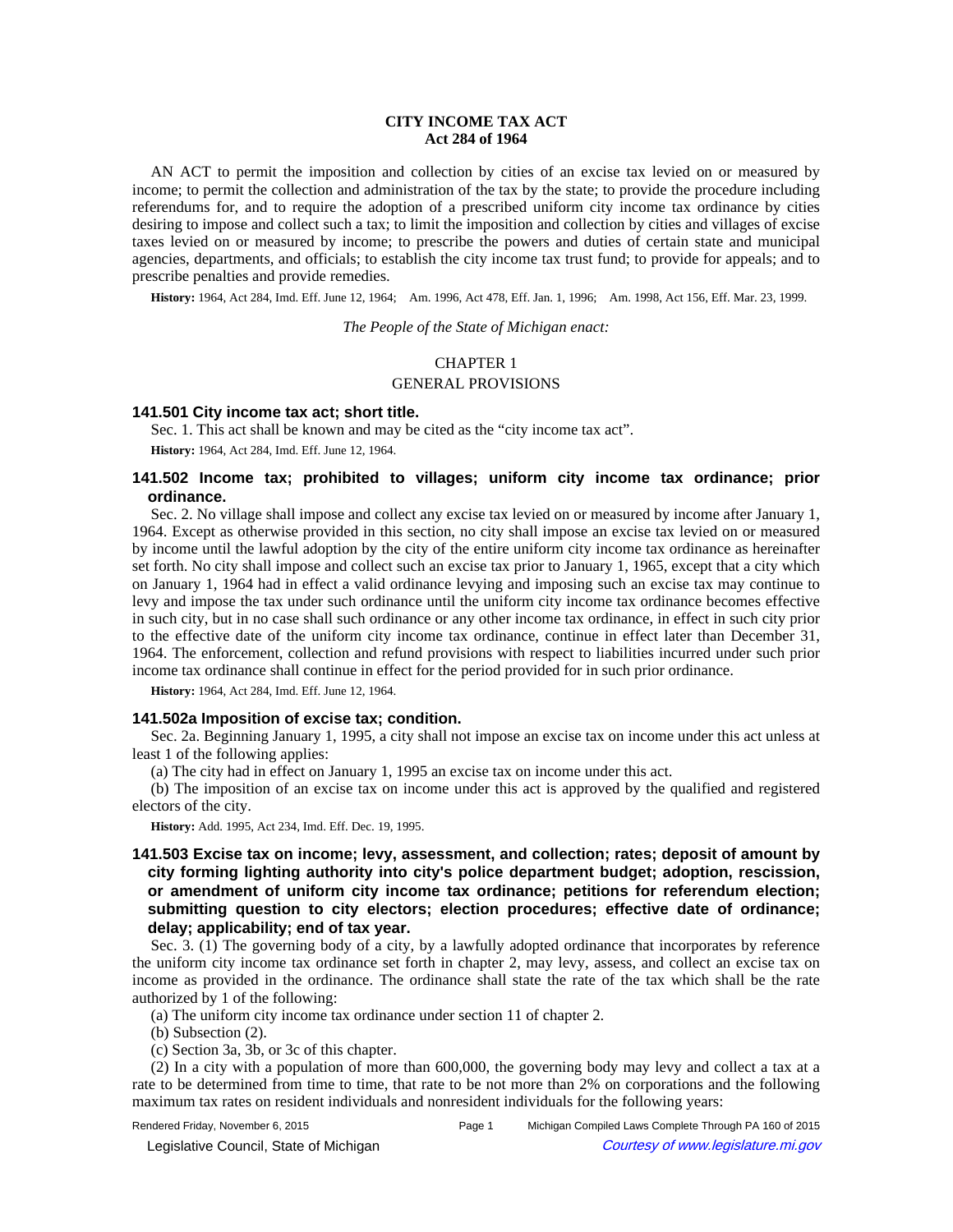(a) Before July 1, 1999, 3.00% on resident individuals and 1.50% on nonresident individuals.

(b) Beginning July 1, 1999 and each July 1 after 1999 through July 1, 2012, except for 2008 and 2009, the maximum tax rate under this subsection on resident individuals shall be reduced by 0.1 until the rate on resident individuals is 2.0%. The tax rate imposed on nonresident individuals shall be 50% of the tax rate imposed on resident individuals each year.

(c) Notwithstanding any other provision of this section, for the 2008 and 2009 calendar years, the city shall impose the same tax rate on resident individuals and nonresident individuals as the city had imposed for the 2007 calendar year.

(d) Except as otherwise provided under subdivision (e), beginning January 1, 2013 and each year after 2013, a rate of not more than 2.40% on resident individuals and 1.20% on nonresident individuals.

(e) Beginning January 1 of the year immediately succeeding the year that all bonds, obligations, and other evidence of indebtedness issued by a lighting authority have been fully paid and each year thereafter, a rate of not more than 2.20% on resident individuals and 1.10% on nonresident individuals.

(3) Notwithstanding any other provision of law or any ordinance of the city to the contrary, a city that forms a lighting authority shall deposit an amount equal to the sum of the revenue collected from 0.2% of the rate levied on resident individuals pursuant to subsection (2)(d) and 0.1% of the rate levied on nonresident individuals pursuant to subsection (2)(d) directly into the budget of the city's police department and use it exclusively to retain or hire police officers. The transfer and use of the revenue as provided under this subsection shall continue until all bonds, obligations, or other evidence of indebtedness issued by a lighting authority have been fully paid and revenue is no longer being pledged from taxes levied under the city utility users tax act, 1990 PA 100, MCL 141.1151 to 141.1177, to the lighting authority. As used in this subsection, "lighting authority" means a lighting authority incorporated under the municipal lighting authority act.

(4) The governing body of a city may adopt the uniform city income tax ordinance with the alternative sections as set forth in chapter 3 instead of the similarly numbered sections as set forth in chapter 2. The uniform city income tax ordinance may be lawfully adopted or rescinded by the governing body at any time. The adoption of an ordinance is effective on and after January 1 or July 1 following adoption of the ordinance, as specified in the ordinance, but an ordinance shall not become effective earlier than 45 days after adoption or until approved by the electors if a referendum petition is filed as authorized in this act or a referendum is otherwise required. The rescission of an ordinance shall become effective on the following December 31. The ordinance may be rescinded at any time by the governing body in the same manner in which it was adopted and with appropriate enforcement, collection, and refund provisions with respect to liabilities incurred prior to the effective date of the rescission of the ordinance. The ordinance shall not be amended except as provided by the legislature. A city may amend the ordinance to change the tax rate to a rate authorized by this act.

(5) Petitions for a referendum election on the question of adopting an ordinance adopted by the governing body may be filed with the city clerk not later than the sixth Monday following the adoption of the ordinance. The petitions shall be signed by a number of registered electors of the city equal to at least 10%, but not more than 20%, of the registered electors of the city voting in the last general municipal election prior to the adoption of the ordinance by the governing body. If proper petitions are filed, the question of adopting the ordinance shall be submitted by the governing body to the city electors at the next primary or general election or at a special election called for the purpose, in any case held not less than 45 days nor more than 90 days after the clerk has reported the filing of the referendum petition to the city's governing body. The checking of names on the petitions, the counting, canvassing, and return of the votes on the question, and other procedures for the election shall be as provided by law or charter. Upon a favorable vote of the city electors, the ordinance shall be effective as specified in the ordinance which may be amended by the governing body of the city following the election to specify July 1 or January 1 as the effective date of the ordinance, if the effective date originally specified in the ordinance is considered impractical or inconvenient for any reason. The provisions in this section for a referendum election, and for delaying the effective date of the ordinance if petitions for a referendum are filed, are not applicable to a city that on January 1, 1964 had in effect a valid ordinance levying and imposing an excise tax levied on or measured by income. Notwithstanding any other provision of this act, if an ordinance becomes effective on any date other than January 1, each tax year shall end on December 31, and the provisions of the ordinance based on a full tax year are modified accordingly to be applicable to the partial tax year.

History: 1964, Act 284, Imd. Eff. June 12, 1964;--Am. 1967, Act 260, Eff. Nov. 2, 1967;--Am. 1968, Act 307, Imd. Eff. July 1, 1968;—Am. 1969, Act 42, Imd. Eff. July 17, 1969;—Am. 1970, Act 149, Imd. Eff. Aug. 1, 1970;—Am. 1981, Act 60, Imd. Eff. June 5, 1981;-Am. 1987, Act 223, Imd. Eff. Dec. 28, 1987;-Am. 1988, Act 520, Eff. Mar. 30, 1989;-Am. 1998, Act 500, Eff. Jan. 12, 1999; -Am. 2007, Act 209, Imd. Eff. Dec. 27, 2007;--Am. 2011, Act 56, Imd. Eff. June 10, 2011;--Am. 2012, Act 394, Imd. Eff. Dec. 19, 2012.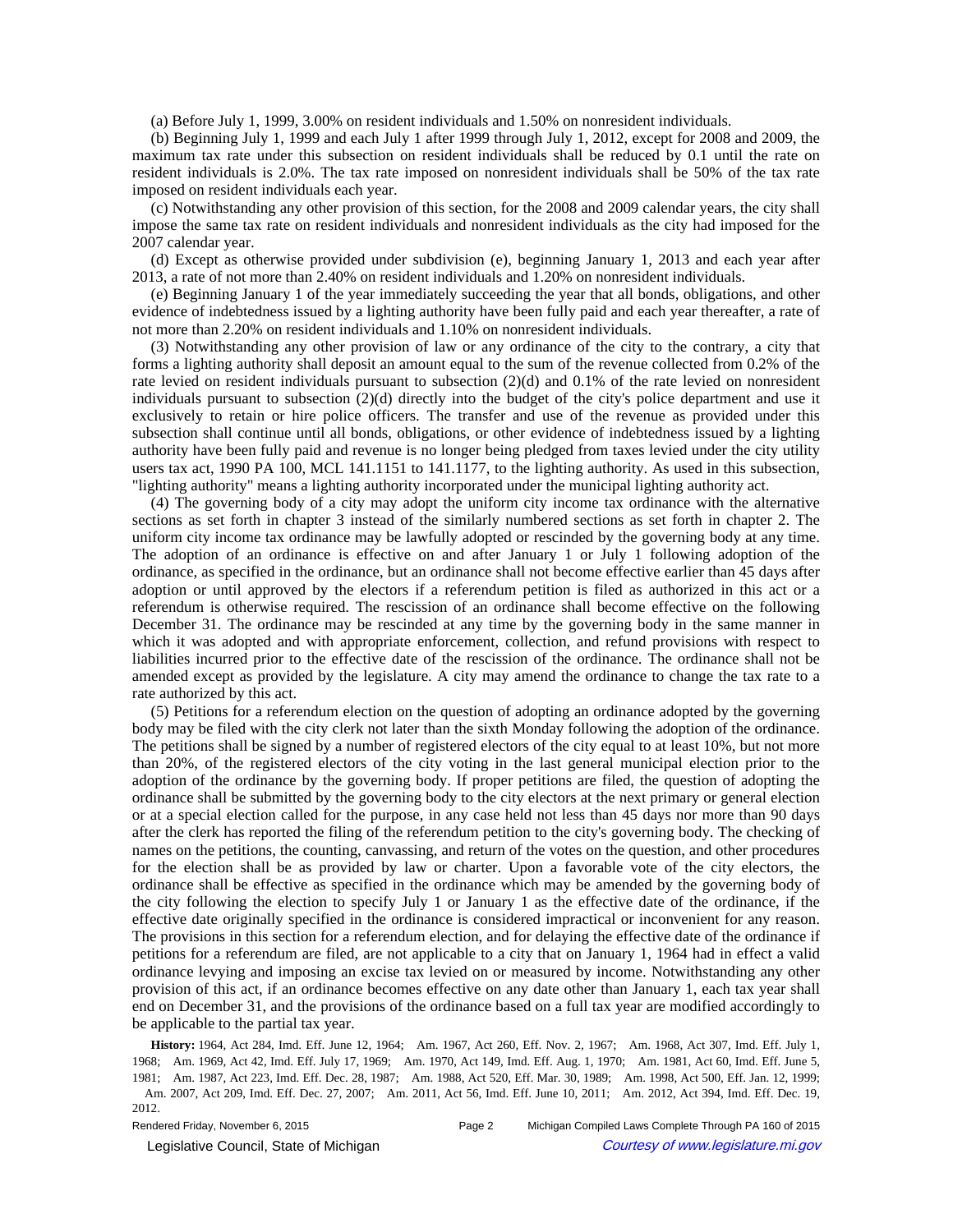# **141.503a Specific rates to be levied by city; establishment; limitations; increase in tax rate; approval; resolution; financial management consultant; duties; monitoring and reporting; termination of consultant services; recommendations of local emergency financial assistance loan board.**

Sec. 3a. (1) The specific rates to be levied by a city on corporations, resident individuals, and nonresident individuals shall be established within the applicable limitations allowed under this section and section 3 of this chapter in the ordinance which otherwise incorporates by reference the uniform city income tax ordinance set forth in chapter 2.

(2) The governing body of a city with a population of less than 1,000,000 persons may levy, assess, and collect an excise tax on income earned and received at a rate of not more than 2% on corporations, not more than 2% on resident individuals, and not more than 50% of the rate imposed on resident individuals on nonresident individuals if approved by a majority of the qualified electors of the city voting thereon before November 15, 1988, and if all of the following occurred in the calendar year immediately preceding the calendar year in which the increased rates allowed by this subsection initially would apply:

(a) The city levied more than 22 mills for city purposes and for payment of judgments ordered by a court of competent jurisdiction.

(b) More than 65 mills were levied in the city for all purposes.

(c) The city levied a tax pursuant to this act.

(3) Any increase in the tax rate permitted by this section shall not become effective until the governing body of the city, by resolution, provides for securing the services of a financial management consultant. The financial management consultant shall be selected by the mayor with the approval of the local emergency financial assistance loan board created under Act No. 243 of the Public Acts of 1980, as amended, being sections 141.931 to 141.942 of the Michigan Compiled Laws. The resolution shall further provide that the financial management consultant shall be paid from city funds. The duties of the financial management consultant shall be to monitor the fiscal condition of the city, to report the findings of this monitoring to the local governing body, the mayor, and the local emergency financial assistance loan board, and to provide financial management technical assistance to the city. The local emergency financial assistance loan board shall determine the form of monitoring and the frequency of reporting. The financial management consultant shall have full access to all fiscal and other records of the city. The services of a financial management consultant may be terminated subject to the approval of the local emergency financial assistance loan board at such time as improvement in the financial condition of the city warrants this action. The local emergency financial assistance loan board may make recommendations to the legislature that will assist in the attainment of further fiscal improvement for the city.

History: Add. 1982, Act 124, Imd. Eff. Apr. 19, 1982;—Am. 1984, Act 137, Imd. Eff. June 1, 1984;—Am. 1987, Act 223, Imd. Eff. Dec. 28, 1987.

# **141.503b Amending ordinance to increase tax; duration of increase; approval of amendment; applicability of section.**

Sec. 3b. A city that levied the tax authorized by this act before the effective date of this section may amend the ordinance to increase the rate to an annual tax of not more than 1.4% on corporations and resident individuals and not more than 0.7% on nonresident individuals. The increase in the tax authorized by this section shall be levied for not longer than 13 years as provided in the ballot proposal submitted to the electors. An amendment to the city income tax ordinance under this section is not effective unless the amendment is approved before July 1, 1988 by a majority vote of the registered and qualified electors of that city voting on the proposition. This section applies only to a city that has a population of more than 50,000 and that, within 6 years before the approval of the amendment authorized by this section, annexes to the city an area containing more than 20 square miles.

**History:** Add. 1987, Act 223, Imd. Eff. Dec. 28, 1987.

#### **141.503c Amendment to city income tax ordinance.**

Sec. 3c. A city that levied the tax authorized by this act before March 30, 1989 may amend the ordinance to increase the rate to an annual tax of not more than 1-1/2% on corporations and resident individuals and not more than 3/4% on nonresident individuals, but not more than 1/2 of the tax rate imposed on resident individuals. An amendment to the city income tax ordinance under this section is not effective unless the amendment is approved by a majority of the qualified electors voting on the question. Before November 10, 1989, an amendment under this section shall not be placed before the voters for approval more than once in any 12-month period. This section applies only to a city with a population of more than 140,000 and less than

Legislative Council, State of Michigan Courtesy of www.legislature.mi.gov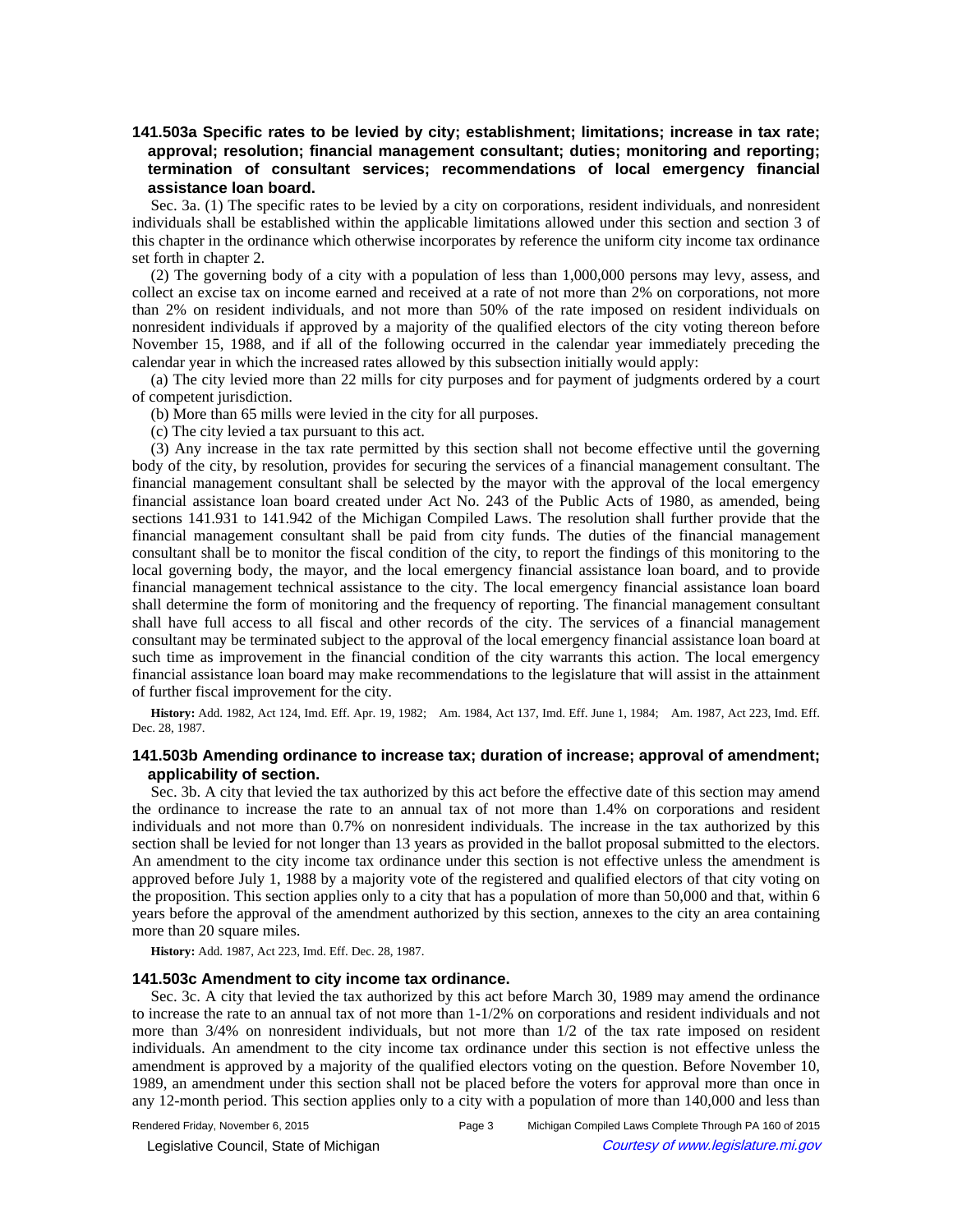600,000 or a city with a population of more than 65,000 and less than 100,000 in a county with a population less than 300,000.

History: Add. 1988, Act 520, Eff. Mar. 30, 1989;--Am. 1998, Act 500, Eff. Jan. 12, 1999;--Am. 2011, Act 56, Imd. Eff. June 10, 2011.

### **141.503d Violation of MCL 168.1 to 168.992 applicable to petitions; penalties.**

Sec. 3d. A petition under section 3, including the circulation and signing of the petition, is subject to section 488 of the Michigan election law, 1954 PA 116, MCL 168.488. A person who violates a provision of the Michigan election law, 1954 PA 116, MCL 168.1 to 168.992, applicable to a petition described in this section is subject to the penalties prescribed for that violation in the Michigan election law, 1954 PA 116, MCL 168.1 to 168.992.

**History:** Add. 1998, Act 156, Eff. Mar. 23, 1999.

## **141.504 Rules governing form and manner of appeal from final determination; time for appeal; hearing; evidence; notice of hearing; order; copy of order and opinion.**

Sec. 4. The state commissioner of revenue shall promulgate uniform rules pursuant to Act No. 306 of the Public Acts of 1969, as amended, being sections 24.201 to 24.315 of the Michigan Compiled Laws, governing the form and manner of appeal from a final determination by a city affecting a taxpayer, employee, or other person and purporting to be made under or in administration of the uniform city income tax ordinance. The rules shall provide at least 30 days after notice of a final assessment, denial of claim for refund, special ruling, or rule of the city, in which the appeal may be filed. The rules shall provide to the taxpayer, employer, other person, or an authorized representative of the person and to the city an opportunity to present evidence and to examine witnesses relating to the matter under appeal. The hearing shall be held in compliance with Act No. 267 of the Public Acts of 1976, being sections 15.261 to 15.275 of the Michigan Compiled Laws. Public notice of the time, date, and place of the hearing shall be given in the manner required by Act No. 267 of the Public Acts of 1976. Promptly after completion of the hearing, the commissioner shall affirm, reverse, or modify by written order the action of the city which is the subject matter of the appeal, and shall furnish a copy of the order and opinion to the appellant and to the authorized official of the city.

History: 1964, Act 284, Imd. Eff. June 12, 1964;-Am. 1977, Act 175, Imd. Eff. Nov. 17, 1977.

# **141.505 Right of appeal from decision or order; establishment of city income tax trust fund; payment of recoveries as result of appeal; compliance with final order.**

Sec. 5. (1) A person liable for the tax imposed by the ordinance set forth in and adopted pursuant to this act, a city that imposes a tax pursuant to the ordinance set forth in and adopted pursuant to this act or the department has the right of appeal from a decision or order made under this act as set forth in chapter 2.

(2) The city income tax trust fund is established in the department of treasury and all of the following apply to the fund:

(a) The state is prohibited from borrowing from the fund.

(b) The interest earned on the money in the fund shall remain in the fund.

(c) After an agreement entered into pursuant to section 9 is terminated, any liabilities that relate to that agreement shall be paid from the fund and if there are insufficient funds to pay those liabilities, the city that entered into the agreement shall be responsible for paying those liabilities.

(3) If a taxpayer or employer, as the result of an appeal under this act, is found entitled to recover any sum paid, the taxpayer or employer shall be paid from the general fund of the city except that if the city has entered into an agreement pursuant to section 9, the amount to be paid shall be paid by the state from the city income tax trust fund established in subsection (2). Only recoveries based on taxes payable for a tax year for which a city has entered into an agreement under section 9 shall be paid by the state from the city income tax trust fund. The city or the department shall promptly and uniformly comply with a final order upon appeal.

History: 1964, Act 284, Imd. Eff. June 12, 1964;-Am. 1996, Act 478, Eff. Jan. 1, 1997.

## **141.505d Charge or collection of city income tax by department of treasury; limitation.**

Sec. 5d. The department of treasury shall not charge to or collect from a taxpayer any amount not otherwise authorized by law in conjunction with the collection of city income tax imposed under this act.

**History:** Add. 1996, Act 478, Eff. Jan. 1, 1997.

## **141.506 Uniform city income tax ordinance; application.**

Sec. 6. The uniform city income tax ordinance does not apply to a person or corporation as to whom or which it is beyond the power of the city to impose the tax therein provided for.

© Legislative Council, State of Michigan Council Courtesy of www.legislature.mi.gov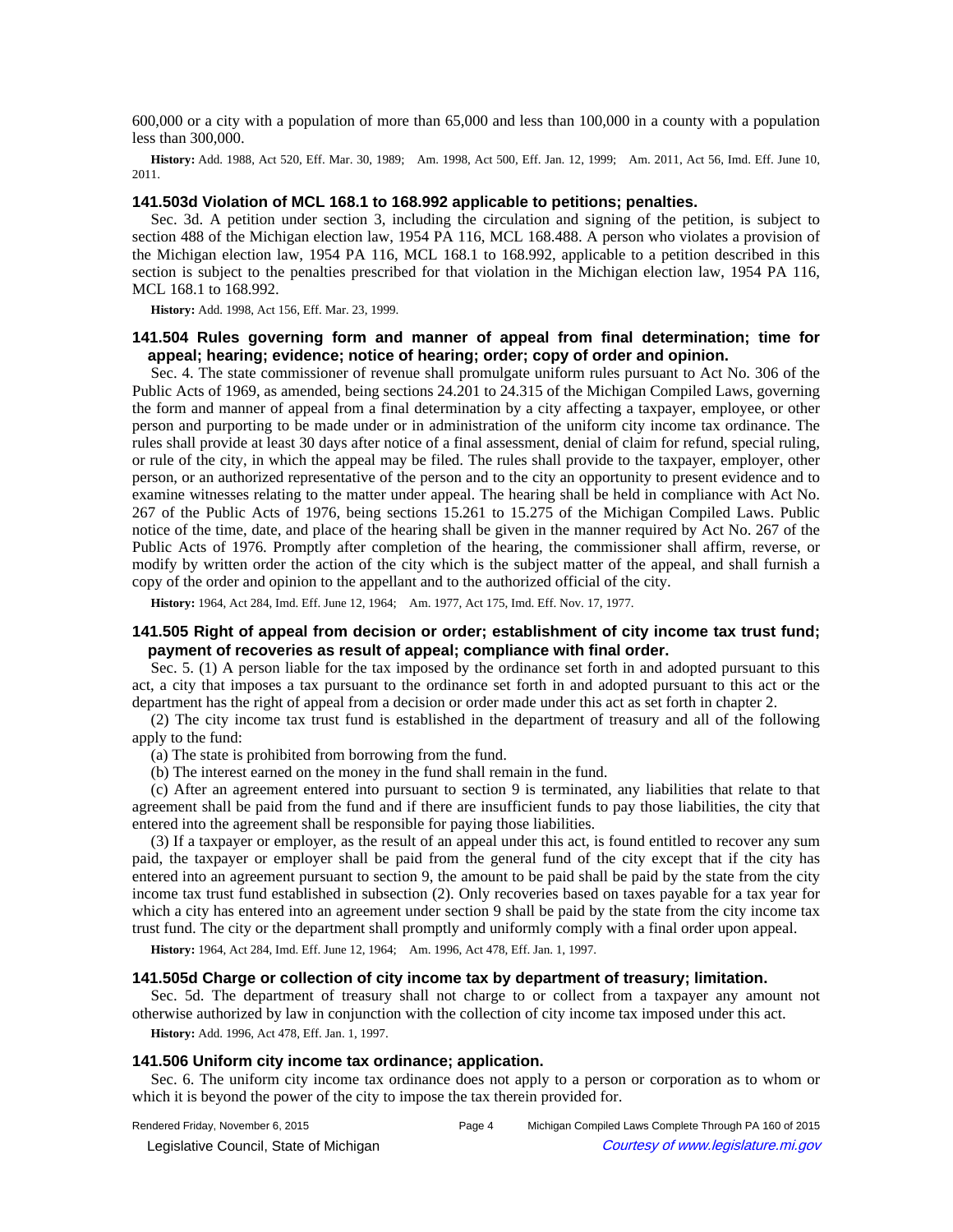**History:** 1964, Act 284, Imd. Eff. June 12, 1964.

## **141.507 Uniform city income tax ordinance; form.**

Sec. 7. The uniform city income tax ordinance is as set forth in chapter 2.

**History:** 1964, Act 284, Imd. Eff. June 12, 1964.

# **141.508 Imposition of city income tax within renaissance zone; amendment of city income tax ordinance.**

Sec. 8. If a city or any part of a city that imposes a city income tax pursuant to this act is within the boundaries of a renaissance zone designated pursuant to the Michigan renaissance zone act, Act No. 376 of the Public Acts of 1996 , being sections 125.2681 to 125.2696 of the Michigan Compiled Laws, the city shall amend its city income tax ordinance to include section 35 of chapter 2. As used in this section, "renaissance zone" means that term as defined in Act No. 376 of the Public Acts of 1996.

**History:** Add. 1996, Act 442, Imd. Eff. Dec. 19, 1996.

**Compiler's note:** Former MCL 141.508, which pertained to administering and collection of city income tax, was repealed by Act 149 of 1970, Imd. Eff. Aug. 1, 1970.

## **141.509 Administration, enforcement, and collection of city income tax by department of treasury; agreement; disposition of amounts collected; provisions.**

Sec. 9. (1) For the 1996 tax year and each year after 1996, a city that imposes a city income tax pursuant to this act may enter into an agreement with the department of treasury under which the department of treasury shall administer, enforce, and collect the city income tax on behalf of the city.

(2) City income taxes, interest, penalties, and collection fees collected under an agreement entered into pursuant to subsection (1) shall be kept in the city income tax trust fund and shall be paid to the city, except that an amount of the taxes collected as determined in the agreement may be retained by the department of treasury to cover the cost of collection and administration and that amount shall be deposited into the state general fund. The department of treasury shall not charge to or collect from a taxpayer any amount not otherwise authorized by law in conjunction with the collection of city income tax pursuant to an agreement entered into pursuant to this section.

(3) If the city enters into an agreement under subsection (1), the agreement shall include provisions that relate to all of the following:

(a) The development of and distribution of forms required by the agreement and the ordinance under chapter 2.

(b) The processing of all payments.

- (c) Enforcement procedures.
- (d) Administrative and legal costs.
- (e) Data exchange.
- (f) Transfer and payment of funds.
- (g) Termination of the agreement by either party.
- (h) Any additional provisions as appropriate.

**History:** Add. 1996, Act 478, Eff. Jan. 1, 1996.

# CHAPTER 2

### UNIFORM CITY INCOME TAX ORDINANCE

#### **141.601 Uniform city income tax ordinance; short title.**

Sec. 1. This ordinance shall be known and may be cited as the "uniform city income tax ordinance".

**History:** 1964, Act 284, Imd. Eff. June 12, 1964.

## **141.602 Uniform city income tax ordinance; rules of construction, definitions.**

Sec. 2. For the purposes of this ordinance, the words, terms and phrases set forth in sections 3 to 9 and their derivations have the meaning given therein. When not inconsistent with the context, words used in the present tense include the future, words in the plural number include the singular number, and in the singular number include the plural. "Shall" is always mandatory and not merely directory. "May" is always directory.

**History:** 1964, Act 284, Imd. Eff. June 12, 1964.

#### **141.603 Definitions; A to D.**

Sec. 3. (1) "Administrator" means the official designated by the city to administer this ordinance or the duly authorized agent or representative of that official but does not mean the department of treasury.

Rendered Friday, November 6, 2015 Page 5 Michigan Compiled Laws Complete Through PA 160 of 2015 © Legislative Council, State of Michigan Council Courtesy of www.legislature.mi.gov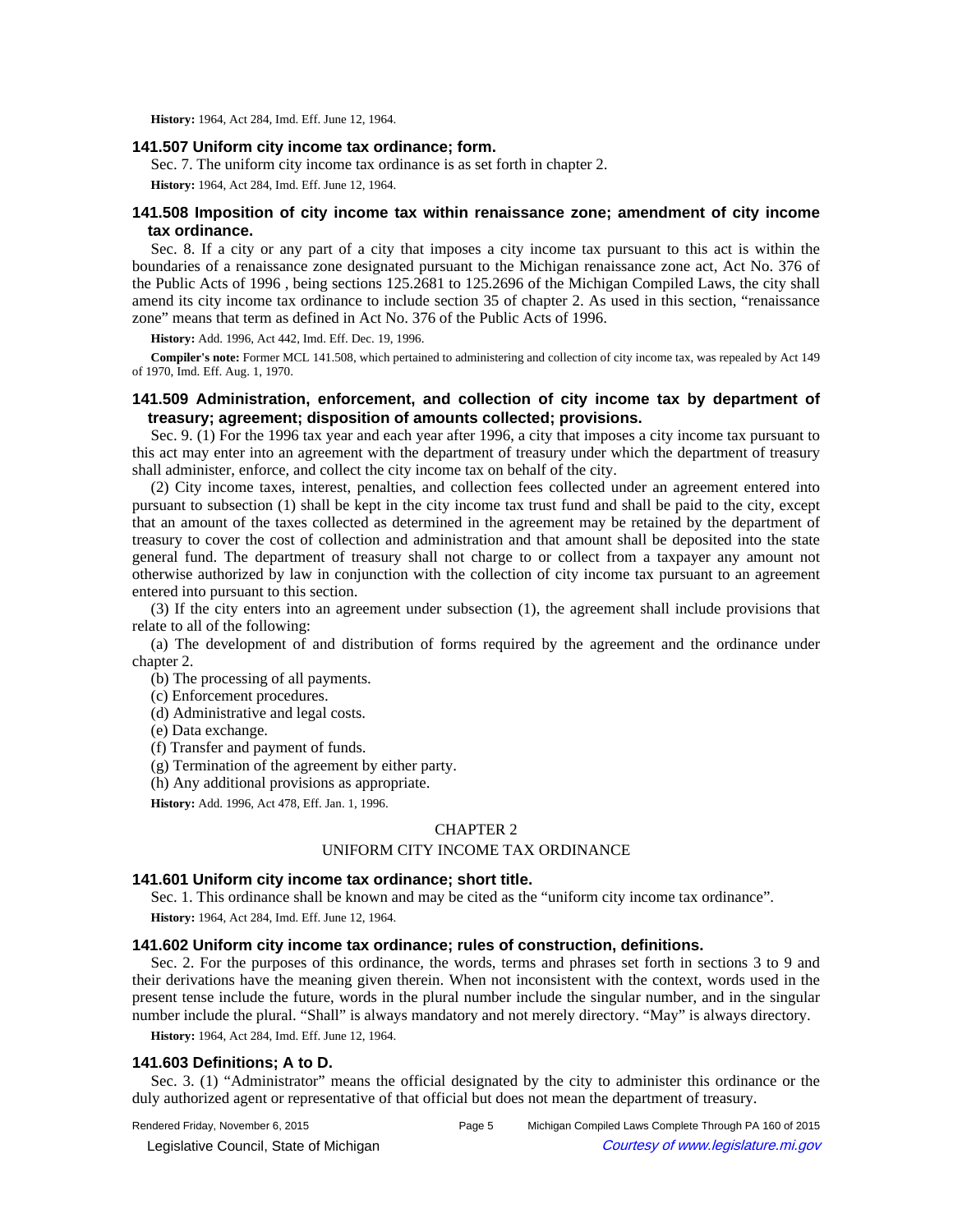(2) "Business" means an enterprise, activity, profession, or undertaking of any nature conducted or ordinarily conducted for profit or gain by any person, including the operation of an unrelated business by a charitable, religious, or educational organization.

(3) "Capital gains" and "capital losses" mean those terms as defined for federal income tax purposes.

(4) "Department" means the department of treasury for tax years after the 1996 tax year for which a city has entered into an agreement with the department of treasury pursuant to section 9 of chapter 1. Department includes a duly authorized agent or representative of the department.

History: 1964, Act 284, Imd. Eff. June 12, 1964;-Am. 1996, Act 478, Eff. Jan. 1, 1997.

#### **141.604 Definitions; C.**

Sec. 4. (1) "City" means the city adopting the ordinance.

(2) "Compensation" means salary, pay or emolument given as compensation or wages for work done or services rendered, in cash or in kind, and includes but is not limited to the following: salaries, wages, bonuses, commissions, fees, tips, incentive payments, severance pay, vacation pay and sick pay.

(3) "Corporation" means a corporation or a joint stock association organized under the laws of the United States, this state, or any other state, territory, or foreign country or dependency.

**History:** 1964, Act 284, Imd. Eff. June 12, 1964.

### **141.605 Definitions; D.**

Sec. 5. "Doing business" means the conduct of any activity with the object of gain or benefit, except that it does not include:

(a) The solicitation of orders by a person or his representative in the city for sales of tangible personal property, which orders are sent outside the city for approval or rejection and, if approved, are filled by shipment or delivery from a point outside the city.

(b) The solicitation of orders by a person or his representative in the city in the name of or for the benefit of a prospective customer of a person, if orders by the customer to such person to enable the customer to fill orders resulting from the solicitation are orders described in paragraph (a).

(c) The mere storage of personal property in the city in a warehouse neither owned nor leased by the taxpayer.

**History:** 1964, Act 284, Imd. Eff. June 12, 1964.

### **141.606 Definitions; E, F.**

Sec. 6. (1) "Employee" means a person from whom an employer is required to withhold for either federal income or federal social security taxes.

(2) "Employer" means an individual, partnership, association, corporation, nonprofit organization, governmental body or unit or agency including the state, or any other entity whether or not taxable under this ordinance, that employs 1 or more persons on a salary, bonus, wage, commission or other basis, whether or not the employer is in a business.

(3) "Federal internal revenue code" means the internal revenue code of the United States in effect on the last day of the taxpayer's tax year.

(4) "Financial institution" means a bank, industrial bank, trust company, building and loan or savings and loan association, credit union, safety and collateral deposit company, regulated investment company as defined in section 851 and the following sections of the federal internal revenue code, under whatever authority organized, and any other association, joint stock company or corporation at least 90% of whose assets consist of intangible personal property and at least 90% of whose gross income consists of dividends or interest or other charges resulting from the use of money or credit.

History: 1964, Act 284, Imd. Eff. June 12, 1964; **Am. 1971**, Act 169, Imd. Eff. Dec. 2, 1971.

#### **141.607 Definitions; F to N.**

Sec. 7. (1) "Fiscal year" means an accounting period of 12 months ending on any day other than December 31. Only fiscal years accepted by the internal revenue service for federal income tax purposes may be used for city tax purposes.

(2) "Net profits" means the net gain from the operation of a business, profession or enterprise, after provision for all costs and expenses incurred in the conduct thereof, determined on either a cash or accrual method, on the same basis as provided for in the federal internal revenue code for federal income tax purposes, excluding items exempted under this ordinance, but without deduction of federal and city taxes based on income and without deduction of net operating loss carry-over or capital loss carry-over sustained prior to the effective date of this tax, except that net operating losses and capital losses sustained after the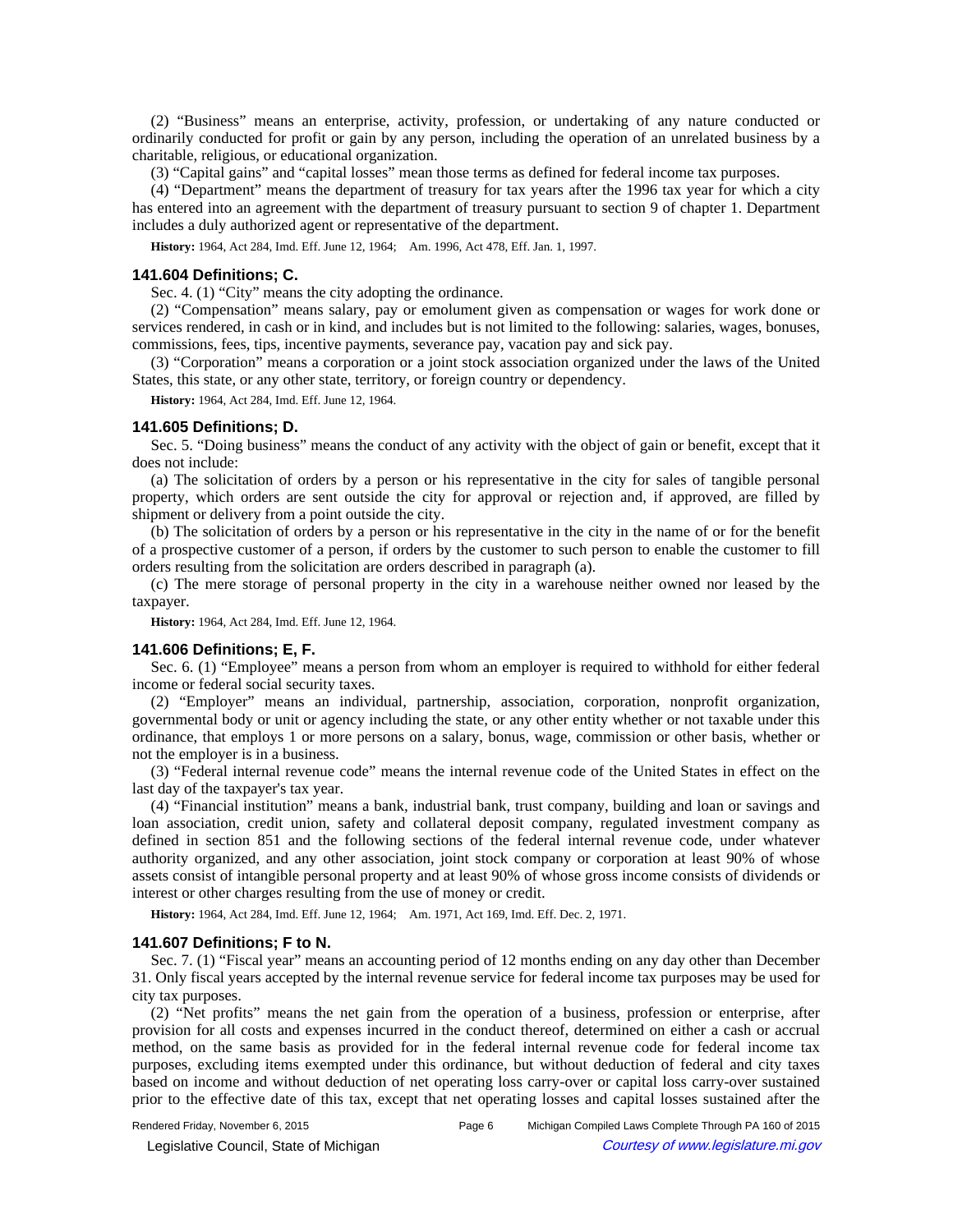effective date of this tax may be carried over to the same extent and on the same basis as under the federal internal revenue code but shall not be carried back to prior years.

History: 1964, Act 284, Imd. Eff. June 12, 1964; **Am. 1971, Act 169, Imd. Eff. Dec. 2, 1971.** 

### **141.608 Definitions; N to P.**

Sec. 8. (1) "Nonresident" means an individual domiciled outside the city.

(2) "Person" means a natural person, partnership, fiduciary, association, corporation or other entity. When used in any provision imposing a criminal penalty, "person" as applied to an association means the parties or members thereof, and as applied to a corporation, the officers thereof.

(3) "Predominant place of employment" means that city imposing a tax under a uniform city income tax ordinance other than the city of residence, in which the employee estimates he will earn the greatest percentage of his compensation from the employer, which percentage is 25% or more.

**History:** 1964, Act 284, Imd. Eff. June 12, 1964.

### **141.609 Definitions; R to T.**

Sec. 9. (1) "Resident" means an individual domiciled in the city. "Domicile" means a place where a person has his true, fixed and permanent home and principal establishment, to which, whenever absent therefrom, he intends to return, and domicile continues until another permanent establishment is established. If an individual, during the taxable year, being a resident becomes a nonresident or vice versa, taxable income shall be determined separately for income in each status.

(2) "Taxable year" means the calendar year, or the fiscal year, used as the basis on which net profits and other income subject to tax under this ordinance are to be computed, and in case of a return for a fractional part of a year, the period for which the return is required to be made.

(3) "Taxpayer" means a person required under this ordinance to file a return or to pay a tax.

**History:** 1964, Act 284, Imd. Eff. June 12, 1964.

# **141.611 Excise tax on incomes; rates.**

Sec. 11. Subject to the exclusions, adjustments, exemptions, and deductions herein provided, an annual tax of 1% on corporations and resident individuals and of 1/2% on nonresident individuals for general revenue purposes and the purposes provided for in sections 11a and 11b is hereby imposed as an excise on income earned and received on and after the effective date of this ordinance. However, if the governing body of the city adopts a resolution to impose the tax at a lower rate, the tax is hereby imposed at that lower rate. If the tax is imposed at a lower rate, the rate on nonresident individuals shall not exceed 1/2 of the rate on corporations and resident individuals.

History: 1964, Act 284, Imd. Eff. June 12, 1964;—Am. 1992, Act 276, Imd. Eff. Dec. 18, 1992;—Am. 1993, Act 125, Eff. Jan. 1, 1994; — Am. 1995, Act 233, Imd. Eff. Dec. 19, 1995.

## **141.611a Ordinance, resolution, or agreement to dedicate and transfer funds; purposes; commencement; amount; definitions.**

Sec. 11a. (1) For the 1993 tax year and each tax year after 1993, a city that is a qualified local unit of government, as defined by the federal facility development act, may adopt an ordinance or resolution, or may enter into an agreement with a qualified local unit of government other than the city, to dedicate and transfer funds in an amount determined pursuant to subsection (3) solely and to the extent necessary for the purposes authorized for use of the federal facility development fund created by the federal facility development act.

(2) When a city adopts an ordinance or resolution or enters into an agreement pursuant to subsection (1), the use or transfer of any funds dedicated or to be transferred shall commence and continue until any bonds, obligations, or other evidences of indebtedness for which the funds are pledged are fully paid.

(3) The amount dedicated or to be transferred by a city each year pursuant to subsection (1) shall equal the amount of withheld tax remitted by a qualified employer pursuant to section 60, as reconciled pursuant to section 61, for all qualified employees.

(4) As used in this section:

(a) "Qualified employee" means a person who meets both of the following criteria:

(*i*) Is employed by a qualified employer.

- (*ii*) His or her principal workplace is a qualified facility.
- (b) "Qualified employer" means the federal government.

(c) "Qualified facility" and "qualified local unit of government" mean those terms as defined in the federal facility development act.

**History:** Add. 1992, Act 276, Imd. Eff. Dec. 18, 1992.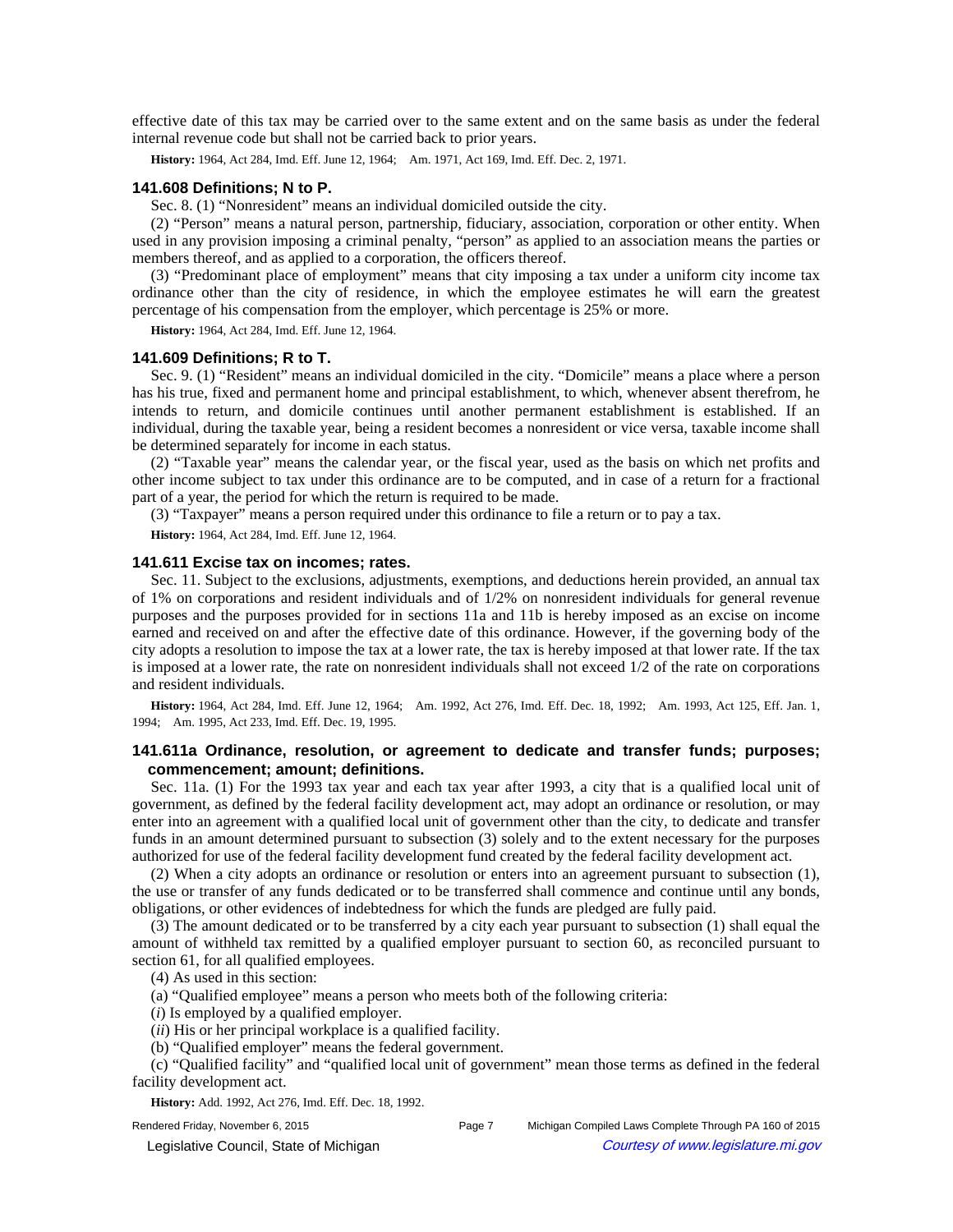# **141.611b City as qualified local unit of government; dedication and transfer of funds; purposes; use of federal data facility fund; amount; definitions.**

Sec. 11b. (1) A city that is a qualified local unit of government, as defined by the federal data facility act, may adopt an ordinance or resolution, or may enter into an agreement with a qualified local unit of government other than the city, to dedicate and transfer funds in the 1994 through 2003 tax years in an amount determined pursuant to subsection (3) solely and to the extent necessary for the purposes authorized for the use of the federal data facility fund created by the federal data facility act.

(2) If a city adopts an ordinance or resolution or enters into an agreement pursuant to subsection (1), the use or transfer of any funds dedicated or to be transferred shall commence and continue until any bonds, obligations, or other evidences of indebtedness for which the funds are pledged are fully paid or the authorized purpose is otherwise completed but not after the 2003 tax year.

(3) The amount dedicated or to be transferred by a city each year pursuant to subsection (1) shall equal the amount of withheld tax remitted by a qualified employer pursuant to section 60, as reconciled pursuant to section 61, for all qualified employees.

(4) As used in this section:

(a) "Qualified employee" means a person who meets both of the following criteria:

(*i*) Is employed by a qualified employer.

(*ii*) His or her principal workplace is a qualified facility.

(b) "Qualified employer" means the federal government.

(c) "Qualified facility" and "qualified local unit of government" mean those terms as defined in the federal data facility act.

**History:** Add. 1993, Act 125, Eff. Jan. 1, 1994.

### **141.612 Excise tax on incomes; application to resident individuals.**

Sec. 12. The tax shall apply on the following types of income of a resident individual to the same extent and on the same basis that the income is subject to taxation under the federal internal revenue code:

(a) On a salary, bonus, wage, commission and other compensation.

(b) On a distributive share of the net profits of a resident owner of an unincorporated business, profession, enterprise, undertaking or other activity, as a result of work done, services rendered and other business activities wherever conducted.

(c) On dividends, interest, capital gains less capital losses, income from estates and trusts and net profits from rentals of real and tangible personal property.

(d) On other income of a resident individual.

**History:** 1964, Act 284, Imd. Eff. June 12, 1964.

### **141.613 Types of nonresident income to which tax applicable; extent and basis of tax.**

Sec. 13. The tax shall apply on the following types of income of a nonresident individual to the same extent and on the same basis that the income is subject to taxation under the federal internal revenue code:

(a) On a salary, bonus, wage, commission, and other compensation for services rendered as an employee for work done or services performed in the city. Income that the nonresident taxpayer receives as the result of disability and after exhausting all vacation pay, holiday pay, and sick pay is not compensation for services rendered as an employee for work done or services performed in the city. Vacation pay, holiday pay, sick pay and a bonus paid by the employer are considered to have the same tax situs as the work assignment or work location and are taxable on the same ratio as the normal earnings of the employee for work actually done or services actually performed.

(b) On a distributive share of the net profits of a nonresident owner of an unincorporated business, profession, enterprise, undertaking, or other activity, as a result of work done, services rendered, and other business activities conducted in the city.

(c) On capital gains less capital losses from sales of, and on the net profits from rentals of, real and tangible personal property, if the capital gains arise from property located in the city.

History: 1964, Act 284, Imd. Eff. June 12, 1964;**--**Am. 1988, Act 216, Imd. Eff. July 1, 1988.

### **141.614 Excise tax on incomes; taxable net profits of a corporation, definition.**

Sec. 14. The tax shall apply on the taxable net profits of a corporation doing business in the city, being levied on such part of the taxable net profits as is earned by the corporation as a result of work done, services rendered and other business activities conducted in the city, as determined in accordance with this ordinance. "Taxable net profits of a corporation" means federal taxable income as defined in section 63 of the federal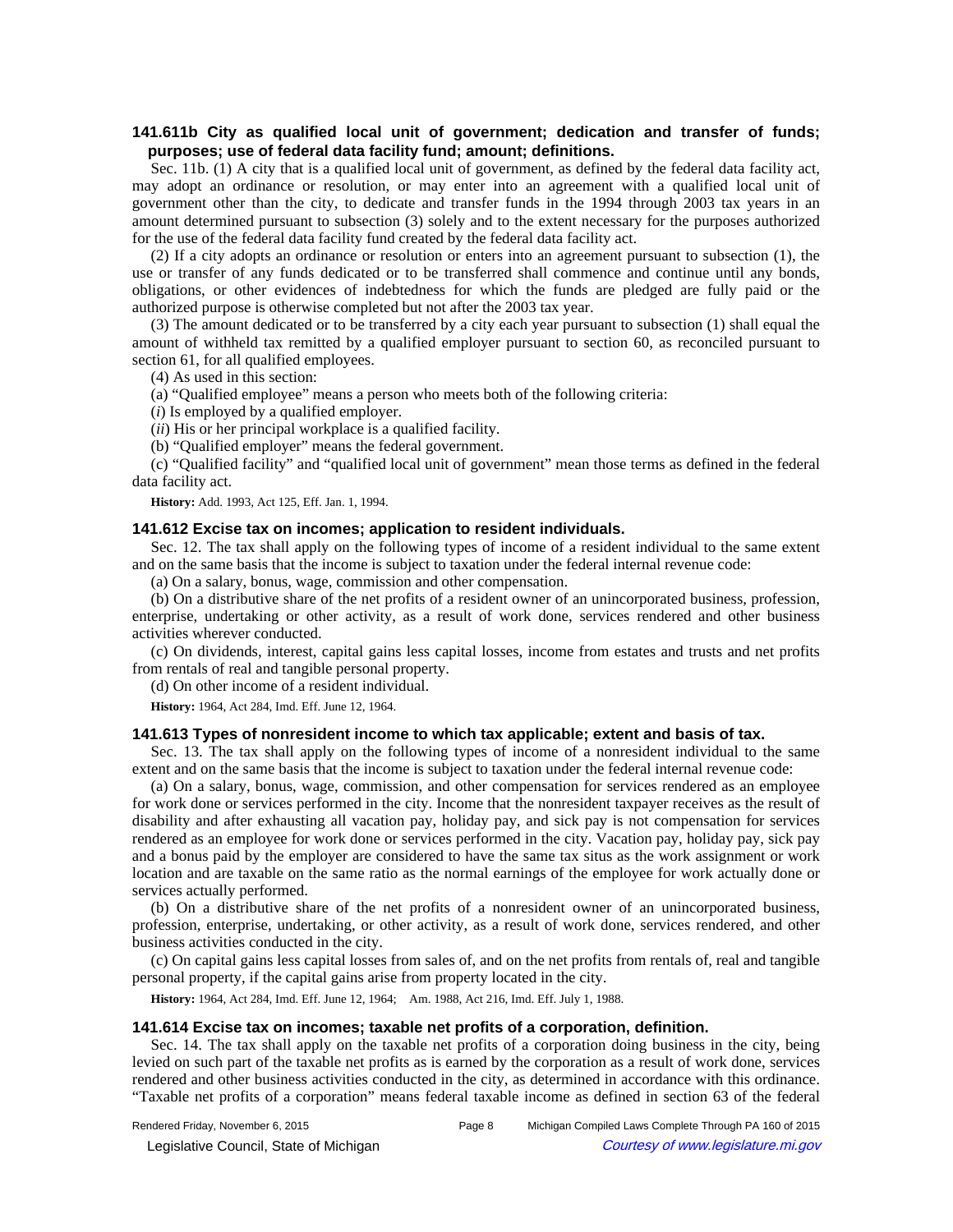internal revenue code but taking into consideration all exclusions and adjustments provided in this ordinance. No deduction shall be allowed for:

(a) Net operating losses and net capital losses sustained prior to the effective date of the tax.

(b) The city income tax imposed by this ordinance.

A corporation may deduct income, war profits and excess profits taxes, imposed by a foreign country or possession of the United States, allocable to income included in taxable net income, any part of which would be allowable as a deduction in determining federal taxable income under the applicable provisions of the federal internal revenue code.

**History:** 1964, Act 284, Imd. Eff. June 12, 1964.

# **141.615 Excise tax on incomes; unincorporated business, profession; sole proprietorship, partnership.**

Sec. 15. An unincorporated business, profession or other activity conducted by 1 or more persons subject to the tax as either a sole proprietorship or partnership shall not be taxable as such. The persons carrying on the unincorporated business, profession or other activity are liable for income tax only in their separate and individual capacities and on the following bases:

(a) A resident proprietor or partner is taxable upon his entire distributive share of the net profits of the activity regardless of where the activity is conducted.

(b) A nonresident proprietor or partner is taxable only upon his distributive share of the portion of the net profits of the activity which is attributable to the city under the allocation methods provided in this ordinance.

(c) In the hands of a proprietor or partner of an unincorporated activity, the character of any item of income taxable under this ordinance is determined as if such item were realized by the individual proprietor or partner directly from the source from which it is realized by the unincorporated activity. In computing his taxable income for a taxable year, a person who is required to file a return shall include therein his taxable distributive share of the net profits for any partnership year ending within or with his taxable year.

**History:** 1964, Act 284, Imd. Eff. June 12, 1964.

#### **141.616 Unincorporated business, profession, or activity; return.**

Sec. 16. An unincorporated business, profession or other activity owned by 2 or more persons shall file an annual information return setting forth:

(a) The entire net profit for the period covered by the return and the taxable portion of the net profit attributable to the city.

(b) The names and addresses of the owners of the unincorporated activity and each owner's taxable distributive share of the total net profit and each nonresident owner's share of the taxable net profit attributable to the city.

**History:** 1964, Act 284, Imd. Eff. June 12, 1964.

## **141.617 Unincorporated business, profession, or activity; election to pay tax.**

Sec. 17. At the election of an unincorporated business, profession or other activity, the entity, on behalf of the owners, may compute and pay the tax due with respect to each owner's share of the net profit of the activity after giving effect to exemptions to which each owner is entitled. This election is available to all unincorporated business entities having 2 or more owners regardless of the residence of the owners. The tax thus paid by the entity shall constitute all tax due with respect to each owner's distributive share of the net profits of the unincorporated business, profession or other activity.

If the unincorporated business, profession or other activity elects under this section to file a return and pay the tax on behalf of its owners, the election and filing are deemed to meet the requirements of this ordinance for the filing of a return for each owner who has no other income subject to the tax. However, a return is required from any such owner having taxable income other than his distributive share of the net profits of the entity. In such case the entire income subject to the tax shall be included in the return and credit taken thereon for the tax paid in his behalf by the unincorporated activity.

If the unincorporated business, profession or other activity elects to pay the tax on behalf of the owners, then the unincorporated business, profession or other activity assumes the status of a taxpayer and is liable to interest and penalty if payment is not made by the due date, in accordance with the calendar or fiscal year used by the unincorporated business, profession or other activity.

**History:** 1964, Act 284, Imd. Eff. June 12, 1964.

# **141.618 Partial business activity in city; apportionment of net profit.**

Sec. 18. When the entire net profit of a business subject to the tax is not derived from business activities

© Legislative Council, State of Michigan Council Courtesy of www.legislature.mi.gov

Rendered Friday, November 6, 2015 Page 9 Michigan Compiled Laws Complete Through PA 160 of 2015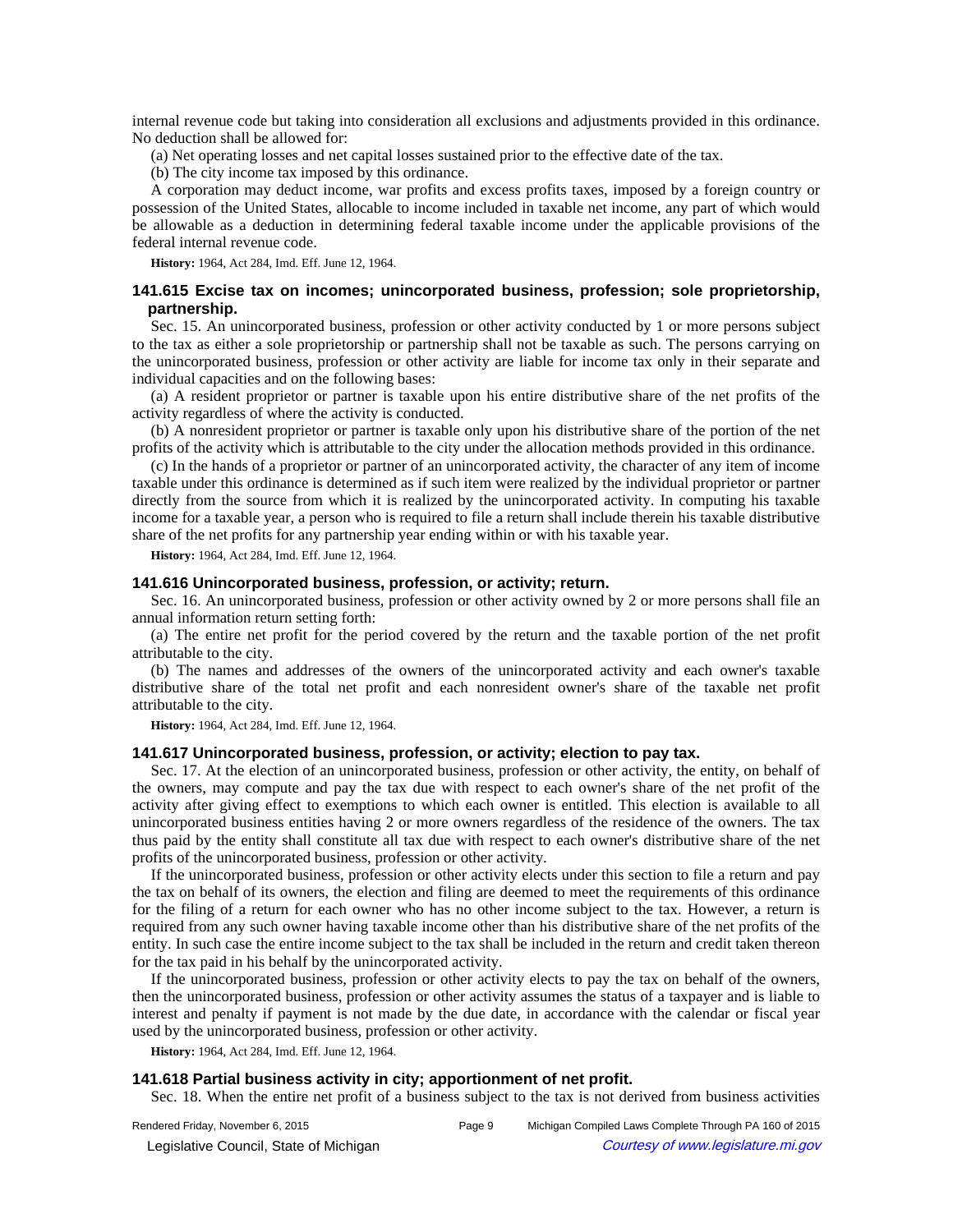exclusively within the city, the portion of the entire net profit, earned as a result of work done, services rendered or other business activity conducted in the city, shall be determined under either section 19, sections 20 to 24, or section 25.

History: 1964, Act 284, Imd. Eff. June 12, 1964;—Am. 1969, Act 42, Imd. Eff. July 17, 1969.

# **141.619 Partial business activity in city; separate accounting method.**

Sec. 19. The taxpayer may petition for and the administrator may grant approval of, or the administrator may require, the separate accounting method. If such method is petitioned for the administrator may require a statement, explaining the manner in which the apportionment will be made, in sufficient detail to determine whether the net profits attributable to the city will be apportioned with reasonable accuracy.

History: 1964, Act 284, Imd. Eff. June 12, 1964;—Am. 1969, Act 42, Imd. Eff. July 17, 1969.

## **141.620 Partial business activity in city; business allocation percentage method.**

Sec. 20. The business allocation percentage method shall be used if such taxpayer is not granted approval to use the separate accounting method of allocation. The entire net profits of such taxpayer earned as a result of work done, services rendered or other business activity conducted in the city shall be ascertained by determining the total "in-city" percentages of property, payroll and sales. "In-city" percentages of property, payrolls and sales, separately computed, shall be determined in accordance with sections 21 to 24.

History: 1964, Act 284, Imd. Eff. June 12, 1964;-Am. 1969, Act 42, Imd. Eff. July 17, 1969.

# **141.621 Partial business activity in city; percentage of average net book value; gross rental value of real property.**

Sec. 21. First, the taxpayer shall ascertain the percentage which the average net book value, of the tangible personal property owned and the real property, including leasehold improvements, owned or used by it in the business and situated within the city during the taxable period, is of the average net book value of all of such property, including leasehold improvements, owned or used by the taxpayer in the business during the same period wherever situated. Real property shall include real property rented or leased by the taxpayer and the value of such property shall be deemed to be 8 times the annual gross rental thereon. "Gross rental of real property" means the actual sum of money or other consideration payable, directly or indirectly, by the taxpayer for the use or possession of real property and includes but is not limited to:

(a) An amount payable for the use or possession of real property or any part thereof, whether designated as a fixed sum of money or as a percentage of sales, profits or otherwise.

(b) An amount payable as additional rent or in lieu of rent such as interest, taxes, insurance, repairs or other amount required to be paid by the terms of a lease or other arrangement.

**History:** 1964, Act 284, Imd. Eff. June 12, 1964.

## **141.622 Partial business activity in city; percentage of compensation paid employees.**

Sec. 22. Second, the taxpayer shall ascertain the percentage which the total compensation paid to employees for work done or for services performed within the city is of the total compensation paid to all the taxpayer's employees within and without the city during the period covered by the return. For allocation purposes, compensation shall be computed on the cash or accrual basis in accordance with the method used in computing the entire net income of the taxpayer.

If an employee performs services within and without the city, the following examples are not all inclusive but may serve as a guide for determining the amount to be treated as compensation for services performed within the city:

(a) In the case of an employee compensated on a time basis, the proportion of the total amount received by him which his working time within the city is of his total working time.

(b) In the case of an employee compensated directly on the volume of business secured by him, such as a salesman on a commission basis, the amount received by him for business attributable to his efforts in the city.

(c) In the case of an employee compensated on other results achieved, the proportion of the total compensation received which the value of his services within the city bears to the value of all his services.

**History:** 1964, Act 284, Imd. Eff. June 12, 1964.

## **141.623 Partial business activity in city; percentage of gross revenue.**

Sec. 23. Third, the taxpayer shall ascertain the percentage which the gross revenue of the taxpayer derived from sales made and services rendered in the city is of the total gross revenue from sales and services wherever made or rendered during the period covered by the return.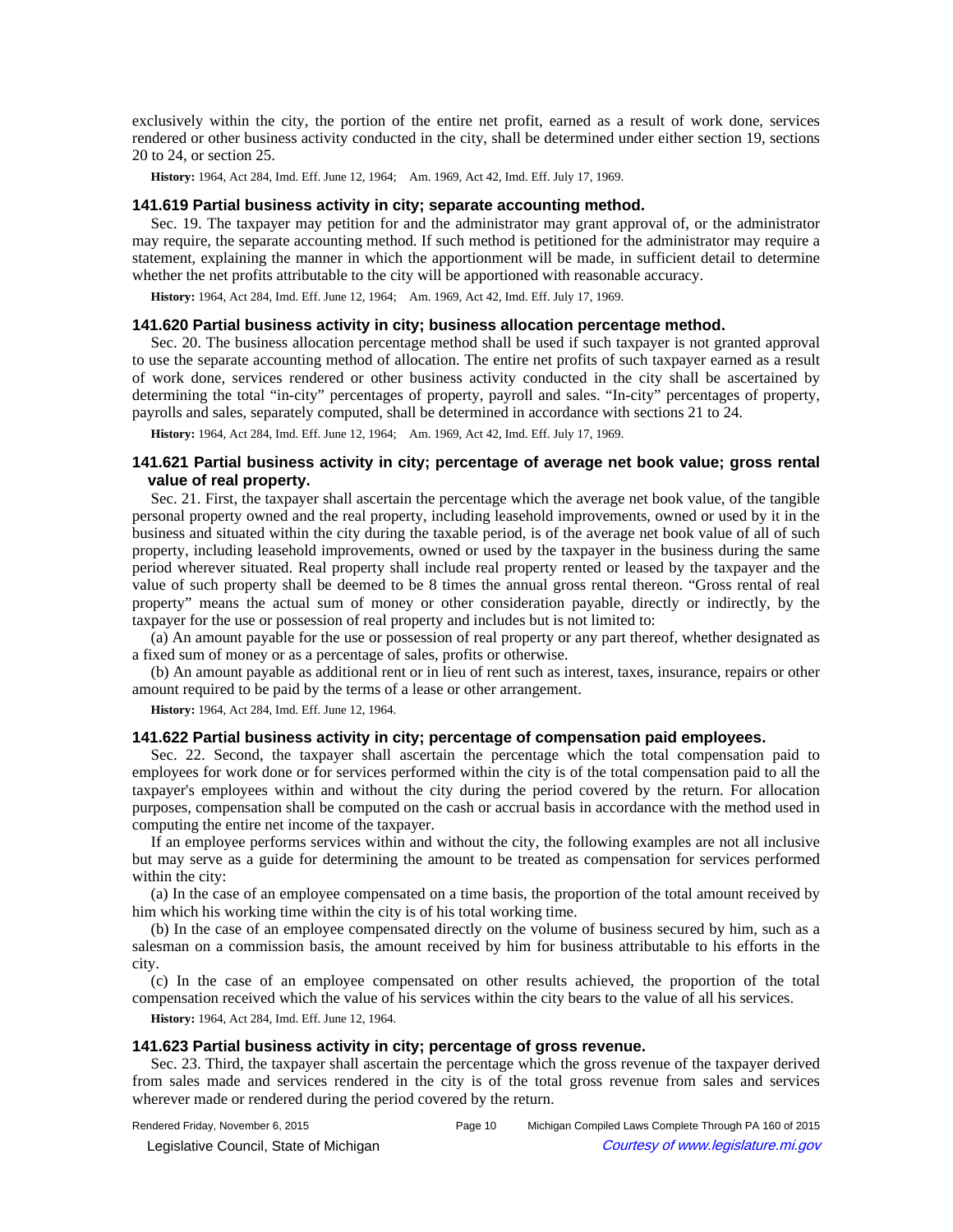(1) For the purposes of this section, "sales made in the city" means all sales where the goods, merchandise or property is received in the city by the purchaser, or a person or firm designated by him. In the case of delivery of goods in the city to a common or private carrier or by other means of transportation, the place at which the delivery has been completed is considered as the place at which the goods are received by the purchaser.

The following examples are not all inclusive but may serve as a guide for determining sales made in the city:

(a) Sales to a customer in the city with shipments to a destination within the city from a location in the city or an out-of-city location are considered sales made in the city.

(b) Sales to a customer in the city with shipments to a destination within the city directly from the taxpayer's in-city supplier or out-of-city supplier are considered sales made in the city.

(c) Sales to a customer in the city with shipments directly to the customer at his regularly maintained and established out-of-city location are considered out-of-city sales.

(d) Sales to an out-of-city customer with shipments or deliveries to the customer's location within the city are considered sales made in the city.

(e) Sales to an out-of-city customer with shipments to an out-of-city destination are considered out-of-city sales.

(2) In the case of public utilities, or businesses furnishing transportation services, "gross revenue" for the purposes of this section may be measured by such means as operating revenues, vehicle miles, revenue miles, passenger miles, ton miles, tonnage, or such other method as shall reasonably measure the proportion of gross revenue obtained in the city by such business.

(3) In case the business of the taxpayer involves substantial business activities other than sales of goods and services such other method or methods of allocation shall be employed as shall reasonably measure the proportion of gross revenue obtained in the city by such business.

**History:** 1964, Act 284, Imd. Eff. June 12, 1964.

## **141.624 Partial business activity in city; business allocation percentage.**

Sec. 24. Fourth, the taxpayer shall add the percentages determined in accordance with sections 21, 22 and 23 and divide the total by 3 and the result so obtained is the business allocation percentage. In determining this percentage, a factor shall be excluded from the computation only when the factor does not exist anywhere insofar as the taxpayer's business operation is concerned and, in such case, the total of the percentages shall be divided by the number of factors actually used. The business allocation percentage shall be applied to the entire net profits, wherever derived, of the taxpayer subject to the tax to determine the net profits allocable to the city.

History: 1964, Act 284, Imd. Eff. June 12, 1964;-Am. 1969, Act 42, Imd. Eff. July 17, 1969.

#### **141.625 Partial business activity in city; substitute methods.**

Sec. 25. An alternative method of accounting shall be used if the taxpayer or the administrator demonstrates that the net profits of the taxpayer allocable to the city cannot be justly and equitably determined under the separate accounting method or the business allocation percentage method, or if undue expense to the taxpayer would result from complying therewith because of the taxpayer's manner of operations and methods of accounting. In such case the administrator, upon application of the taxpayer or upon his own initiative, may approve or specify factors or methods of determination as will effect a just, nondiscriminatory and reasonable result. Application to the administrator to substitute other factors in the formula or to use a different method to allocate net profits shall be made in writing and state the specific grounds on which the substitution of factors or use of a different method is requested and the relief sought. No specific form need be followed in making the application. Once a taxpayer has filed under a substitute method, he shall continue so to file until given permission by the administrator to change.

**History:** 1964, Act 284, Imd. Eff. June 12, 1964.

#### **141.626 Capital gains and losses; determination.**

Sec. 26. (1) Capital gains and capital losses, other than gains and losses on securities issued by the government of the United States, shall be included in income only to the extent of that portion of the gains or losses which occur after the effective date of this ordinance. In determining the amount of gain or loss, the taxpayer may use net proceeds from the sale or exchange less fair market value as of the effective date of this ordinance. The fair market value of property shall be determined by an appraisal or similar reliable evidence. The fair market value of a security shall be the last quoted price on the last business day prior to the effective date. For a security traded over the counter the last quoted price shall be the last bid price on the last business

© Legislative Council, State of Michigan Council Courtesy of www.legislature.mi.gov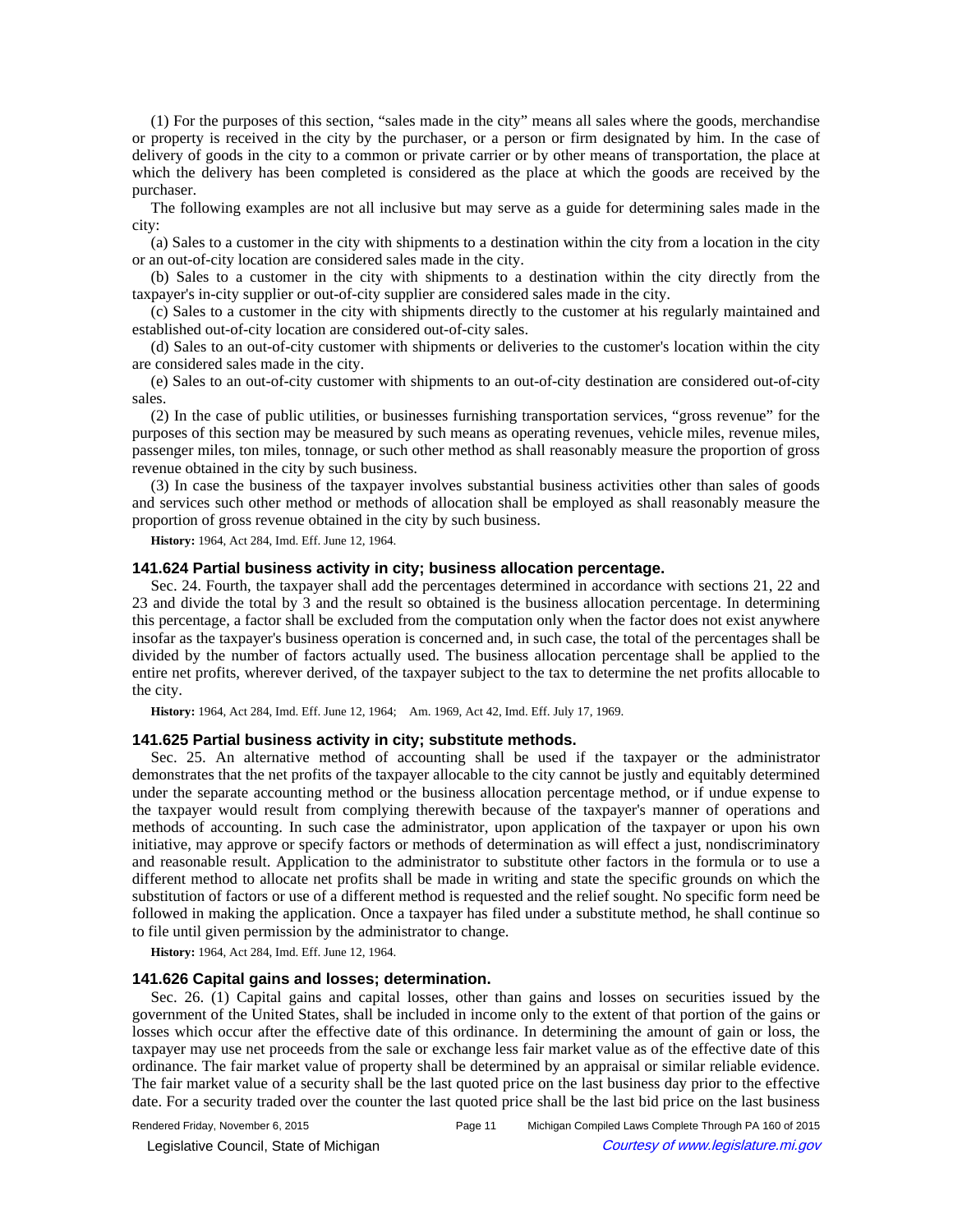day prior to the effective date. The taxpayer may determine the gain or loss on a transaction in the same manner as for federal income tax purposes taking into account only that portion thereof which occurs after the effective date. The portion of that gain or loss includible in computing taxable income will be the same proportion of the total gain or loss as the period of time the property was held after the effective date of the ordinance bears to the total time the property was held. In any city adopting this ordinance which had a valid local income tax ordinance in effect on January 1, 1964, capital gains and losses shall be included to the extent of that portion of such gains or losses which occur after the effective date of the original city income tax ordinance.

(2) If capital losses exceed capital gains in a taxable year, the unused portion may be utilized to the same extent and on the same basis as under the federal internal revenue code.

**History:** 1964, Act 284, Imd. Eff. June 12, 1964.

### **141.627 Estates or trusts, deemed nonresidents; definitions.**

Sec. 27. An estate or trust is not subject to tax under this ordinance, except that it shall be treated as a nonresident individual for purposes of section 11 of this ordinance to the extent income of the estate or trust described in section 13 is not includible in the return of a resident individual as "income from estates and trusts". A resident individual shall include "income from estates and trusts" in his income subject to tax under this ordinance without regard to the situs of the estate or trust. For this purpose, an "estate" means the estate of a deceased person during the period of administration or settlement and a "trust" means an inter vivos or testamentary trust created by an individual for the benefit of 1 or more persons.

History: 1964, Act 284, Imd. Eff. June 12, 1964;—Am. 1965, Act 10, Imd. Eff. Apr. 18, 1965.

## **141.628 Income from estates and trusts.**

Sec. 28. (1) "Income from estates" means "income" as defined in section 643 (b) of the federal internal revenue code, properly paid, credited or distributed but not in excess of the resident individual's share of the distributable net income of the estate decreased by the amount of depreciation or depletion allowed the resident individual as a deduction under section 642 of the federal internal revenue code. The exceptions hereinafter set forth with respect to trusts are also applicable to income from estates. "Income from trusts" means the amount of "income" as defined in section 643 (b) of the federal internal revenue code, distributed or required to be distributed under sections 652 (a) or 662 (a) (1) of the federal internal revenue code, decreased by the amount of depreciation or depletion allowed the resident individual as a deduction by section 642 of the federal internal revenue code, with the following exceptions:

(a) Dividends on stock of state and national banks and trust companies.

(b) Interest from obligations of the United States, the states or subordinate units of government of the states.

(2) Income received by a resident individual from a fiduciary shall retain the character it held in the hands of the fiduciary. With respect to trusts where the income is taxed to the grantor or some other person under subpart E of subchapter J of the federal internal revenue code, the grantor or other person shall include in his return all items of income and deductions allowed by this ordinance.

(3) An individual shall include "income from estates and trusts" in his return in the same year as provided in the federal internal revenue code with respect to distributions of income from estates and trusts. The amount of income included in the return for the first tax year of a resident individual, with respect to estates and trusts, shall be computed as though the tax year of the estate or trust for federal income tax purposes began on the effective date of this ordinance and ended with the end of the tax year of the estate or trust for federal income tax purposes which ends next following the effective date.

**History:** 1964, Act 284, Imd. Eff. June 12, 1964.

#### **141.631 Exemptions.**

Sec. 31. (1) An individual taxpayer in computing his or her taxable income is allowed deductions for the full personal and dependency exemptions authorized by the federal internal revenue code or, on the passage of a further ordinance, a deduction of a minimum of \$600.00 for each personal and dependency exemption under the rules for determining exemptions and dependents as provided in the federal internal revenue code. The taxpayer may claim his or her spouse and dependents as exemptions, but if the taxpayer and the spouse are both subject to the tax imposed by this ordinance, the number of exemptions claimed by each of them when added together shall not exceed the total number of exemptions allowed under this ordinance.

(2) For tax years beginning after 1986, an additional exemption is allowed under subsection (1), upon passage of a further ordinance, for a taxpayer who is 65 years of age or older, or who is blind as defined in section 504 of the income tax act of 1967, Act No. 281 of the Public Acts of 1967, being section 206.504 of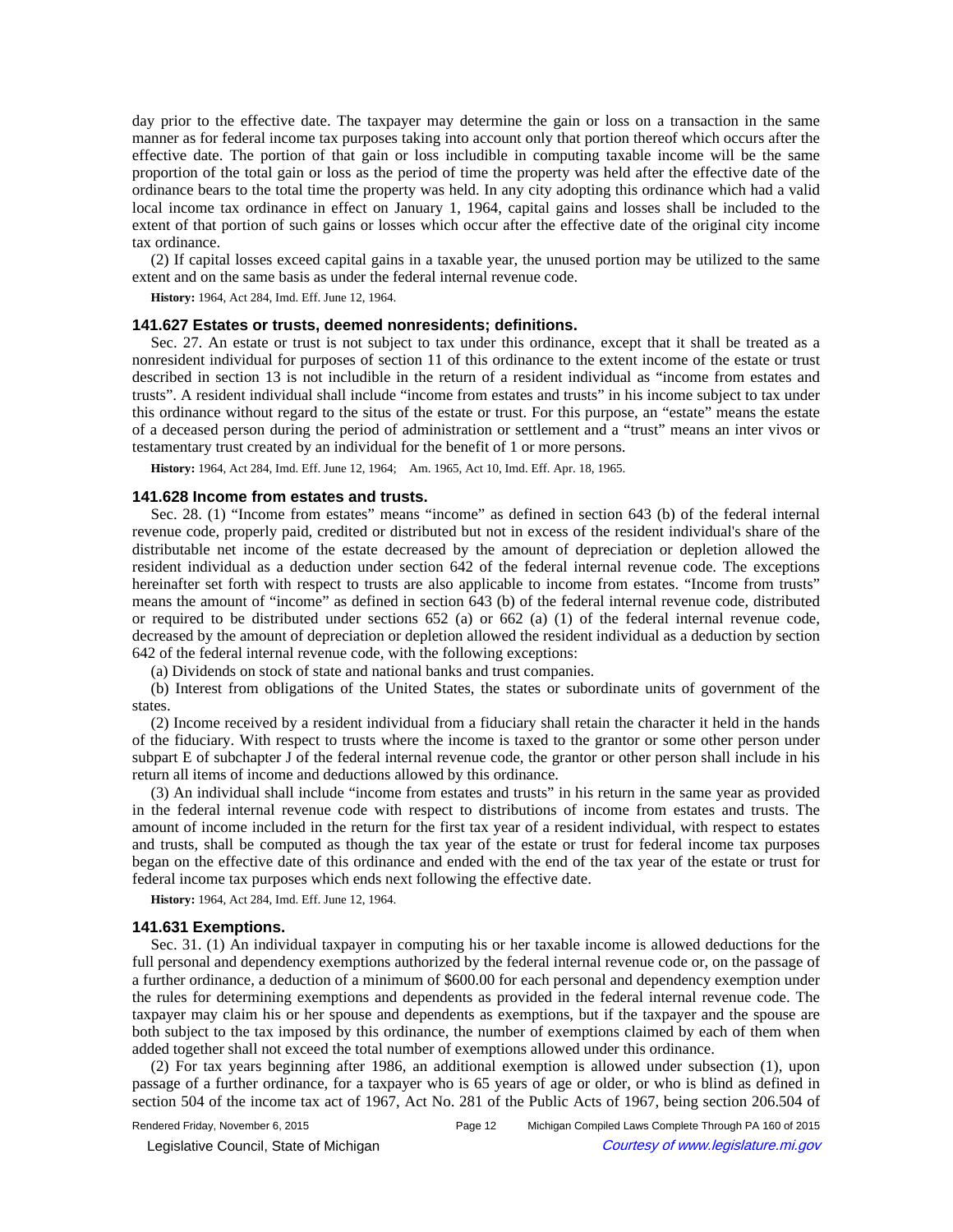the Michigan Compiled Laws, or if the taxpayer is both 65 years of age or older and blind, 2 additional exemptions are allowed under subsection (1). For tax years beginning after 1987, upon passage of a further ordinance, an additional exemption is allowed under subsection (1) for a taxpayer who is a paraplegic, quadriplegic, hemiplegic, or totally and permanently disabled person as defined in section 216 of title II of the social security act, 42 U.S.C. 416, or a taxpayer who is a deaf person as defined in section 2 of the deaf persons' interpreters act, Act No. 204 of the Public Acts of 1982, being section 393.502 of the Michigan Compiled Laws. If the taxpayer qualifies for an additional exemption under more than 1 of the following, an additional exemption is allowed for each of the following for which the taxpayer qualifies:

(a) A taxpayer who is a paraplegic, quadriplegic, or hemiplegic, or who is a totally or permanently disabled person as defined in section 216 of title II of the social security act, 42 U.S.C. 416.

(b) A taxpayer who is blind as defined in section 504 of the income tax act of 1967, Act No. 281 of the Public Acts of 1967, being section 206.504 of the Michigan Compiled Laws.

(c) A taxpayer who is a deaf person as defined in section 2 of the deaf persons' interpreters act, Act No. 204 of the Public Acts of 1982, being section 393.502 of the Michigan Compiled Laws.

(d) A taxpayer who is 65 years of age or older.

(3) For tax years beginning after 1986 and upon passage of a further ordinance, a city, as determined by its governing body, may provide for either an exemption from the tax levied under this act if that person's adjusted gross income for that tax year is less than a certain amount to be as specified by the ordinance, or an exemption in an amount to be specified by the ordinance, for a person with respect to whom a deduction under section 151 of the internal revenue code is allowable to another federal taxpayer during the tax year and is therefore not considered to have a federal personal exemption under subsection (1).

History: 1964, Act 284, Imd. Eff. June 12, 1964;—Am. 1970, Act 149, Imd. Eff. Aug. 1, 1970;—Am. 1988, Act 120, Imd. Eff. May 6, 1988.

# **141.632 Payments and benefits not subject to tax.**

Sec. 32. The following payments and benefits received by any person are not subject to the tax:

(a) Gifts and bequests.

(b) Proceeds of insurance, annuities, pensions and retirement benefits. Amounts received for personal injuries, sickness or disability are excluded from taxable income only to the extent provided by the federal internal revenue code.

(c) Welfare relief, unemployment benefits including supplemental unemployment benefits, and workmen's compensation or similar payments from whatever source derived.

(d) Amounts received by charitable, religious, educational and other similar nonprofit organizations which are exempt from taxation under the federal internal revenue code.

(e) Amounts received by supplemental unemployment benefit trusts or pension, profit sharing and stock bonus trusts qualified and exempt under the federal internal revenue code.

(f) Interest from obligations of the United States, the states or subordinate units of government of the states and gains or losses on the sales of obligations of the United States.

(g) Net profits of financial institutions and insurance companies.

(h) Amounts paid to an employee as reimbursement for expenses necessarily and actually incurred by him in the actual performance of his services and deductible as such by the employer.

(i) Compensation received for service in the armed forces of the United States.

History: 1964, Act 284, Imd. Eff. June 12, 1964;-- Am. 1971, Act 169, Imd. Eff. Dec. 2, 1971.

#### **141.633 Deductible expenses generally.**

Sec. 33. Ordinary, necessary, reasonable and unreimbursed expenses paid or incurred by an individual in connection with the performance by him of services as an employee may be deducted from gross income in determining income subject to the tax to the extent the expenses are applicable to income taxable under this ordinance. The expenses are limited to the following:

(a) Expenses of travel, meals and lodging while away from home.

(b) Expenses as an outside salesman, away from his employer's place of business.

(c) Expenses of transportation.

(d) Expenses under a reimbursement or other expense allowance arrangement with his employer, where the reimbursement or allowance has been included in total compensation reported.

History: 1964, Act 284, Imd. Eff. June 12, 1964;—Am. 1971, Act 169, Imd. Eff. Dec. 2, 1971.

# **141.634 Deductible expenses; alimony, separate maintenance payments and principal sums payable in installments, moving expenses, and payments to retirement plan or account.**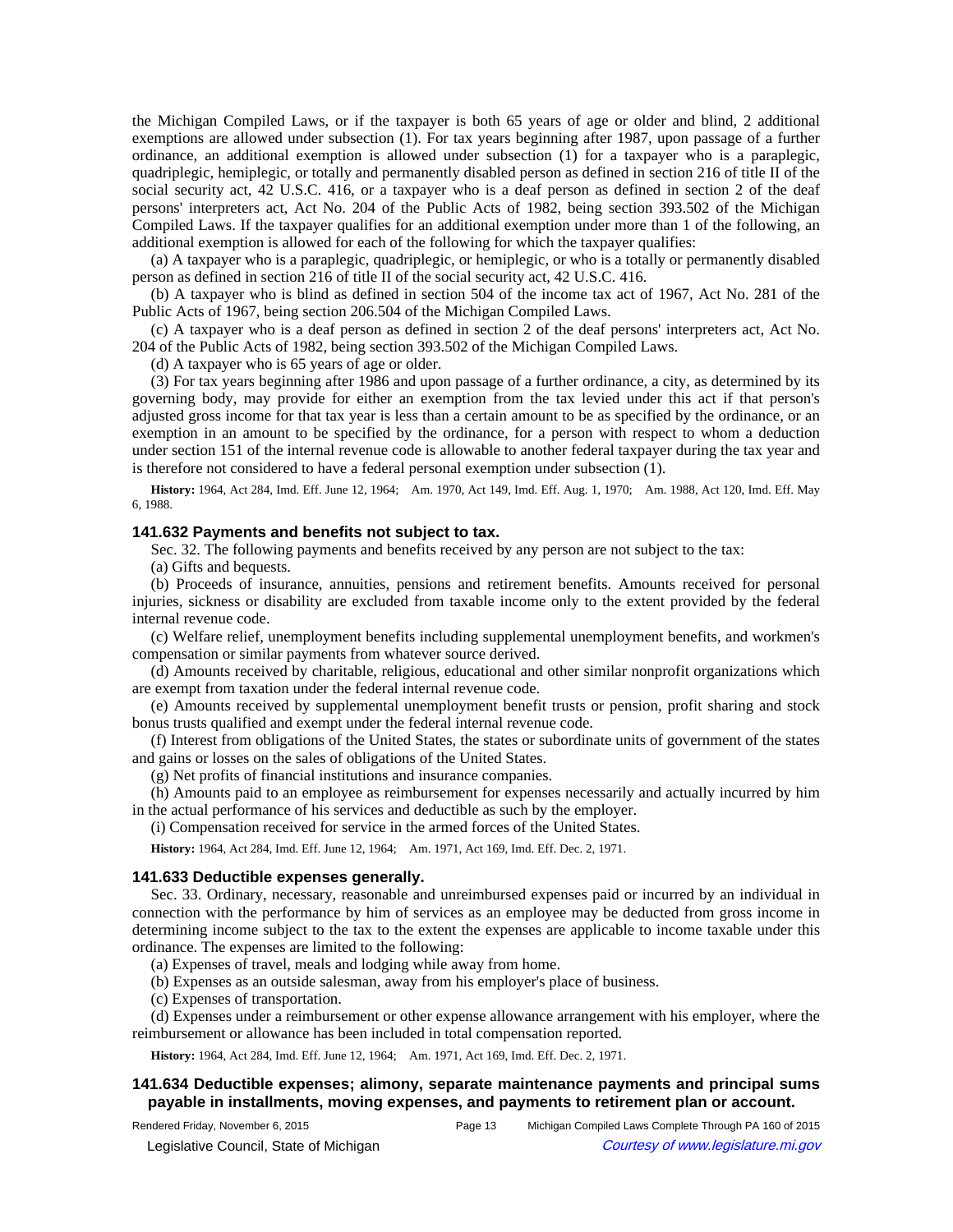Sec. 34. The following expenses paid or incurred by an individual may be deducted from gross income in determining income subject to tax to the extent the expenses are applicable to income taxable under this ordinance:

(a) An individual may deduct alimony, separate maintenance payments and principal sums payable in installments, to the extent includable in the spouse's adjusted gross income under the federal internal revenue code but only to the extent deductible by the individual under the federal internal revenue code. A nonresident individual may deduct only that proportion of his alimony, separate maintenance or principal sums payable in installments that his income taxable under this ordinance bears to his total federal adjusted gross income.

(b) An employee or self-employed individual may deduct moving expenses to the extent provided in section 217 of the federal internal revenue code.

(c) A self-employed individual may deduct payments to a qualified retirement plan to the extent provided in section 404 of the federal internal revenue code.

(d) An individual may deduct payments to an individual retirement account established pursuant to the employee retirement income security act of 1974, 29 U.S.C. 1001 to 1381, to the extent provided in section 219 of the internal revenue code.

History: Add. 1971, Act 169, Imd. Eff. Dec. 2, 1971;-- Am. 1978, Act 197, Imd. Eff. June 4, 1978.

#### **141.635 Qualified taxpayer within renaissance zone; determination of deductions claimed.**

Sec. 35. (1) Notwithstanding any other provision of this ordinance and to the extent and for the duration provided in the Michigan renaissance zone act, Act No. 376 of the Public Acts of 1996, being sections 125.2681 to 125.2696 of the Michigan Compiled Laws, for the 1997 tax year and each tax year after 1997, a qualified taxpayer may deduct from gross income in determining income subject to tax under this ordinance, to the extent a deduction is applicable to income subject to the tax under this ordinance, an amount equal to 1 of the following for the specified types of taxpayers:

(a) For a qualified taxpayer as defined in subsection  $(12)(c)(i)$ :

(*i*) Except as provided in subparagraphs (*ii*) and (*iii*), income subject to the tax that is earned or received in the tax year during the period of time that the taxpayer was a qualified taxpayer.

(*ii*) Capital gains subject to the tax that are received during the tax year during the period of time that the taxpayer was a qualified taxpayer. The deduction allowed under this subdivision shall be prorated based on the percentage of time that the asset was held by the taxpayer while the taxpayer was a qualified taxpayer.

(*iii*) Income received by the qualified taxpayer from winning an on-line lottery game sponsored by this state but only if the date on which the drawing for that game was held is after the taxpayer became a qualified taxpayer of a renaissance zone and income received by the taxpayer from winning an instant lottery game sponsored by this state but only if the taxpayer was a qualified taxpayer of a renaissance zone on the validation date of the lottery ticket for that game.

(b) For a qualified taxpayer as defined in subsection  $(12)(c)(ii)$ , the amount determined pursuant to section 14, 19, 20 to 24, or 25 of this ordinance multiplied by a fraction the numerator of which is the percentage that the average net book value of the tangible personal property owned and the real property, including leasehold improvements, owned or used by the qualified taxpayer in the business and situated within the renaissance zone during the taxable period, is of the average net book value of all such property, including leasehold improvements, owned or used by the taxpayer in the business during the same period situated in the city plus the percentage that the total compensation paid to employees for work done or for services performed within the renaissance zone is of the total compensation paid to all the taxpayer's employees within the city during the period covered by the return and the denominator of which is 2. For allocation purposes, compensation shall be computed on the cash or accrual basis in accordance with the method used in computing the entire net income of the taxpayer. Real property includes real property rented or leased by the qualified taxpayer and the value of that property is considered to be 8 times the annual gross rental on the property. "Gross rental on the property" means gross rental of real property as that term is defined in section 21 of this ordinance.

(c) For a qualified taxpayer as defined in subsection  $(12)(c)(iii)$ , the amount determined pursuant to section 15 of this ordinance multiplied by a fraction the numerator of which is the percentage that the average net book value of the tangible personal property owned and the real property, including leasehold improvements, owned or used by the qualified taxpayer in the business and situated within the renaissance zone during the taxable period, is of the average net book value of all such property, including leasehold improvements, owned or used by the taxpayer in the business during the same period situated in the city plus the percentage that the total compensation paid to employees for work done or for services performed within the renaissance zone is of the total compensation paid to all the taxpayer's employees within the city during the period covered by the return and the denominator of which is 2. For allocation purposes, compensation shall be computed on the cash or accrual basis in accordance with the method used in computing the entire net income Rendered Friday, November 6, 2015 Page 14 Michigan Compiled Laws Complete Through PA 160 of 2015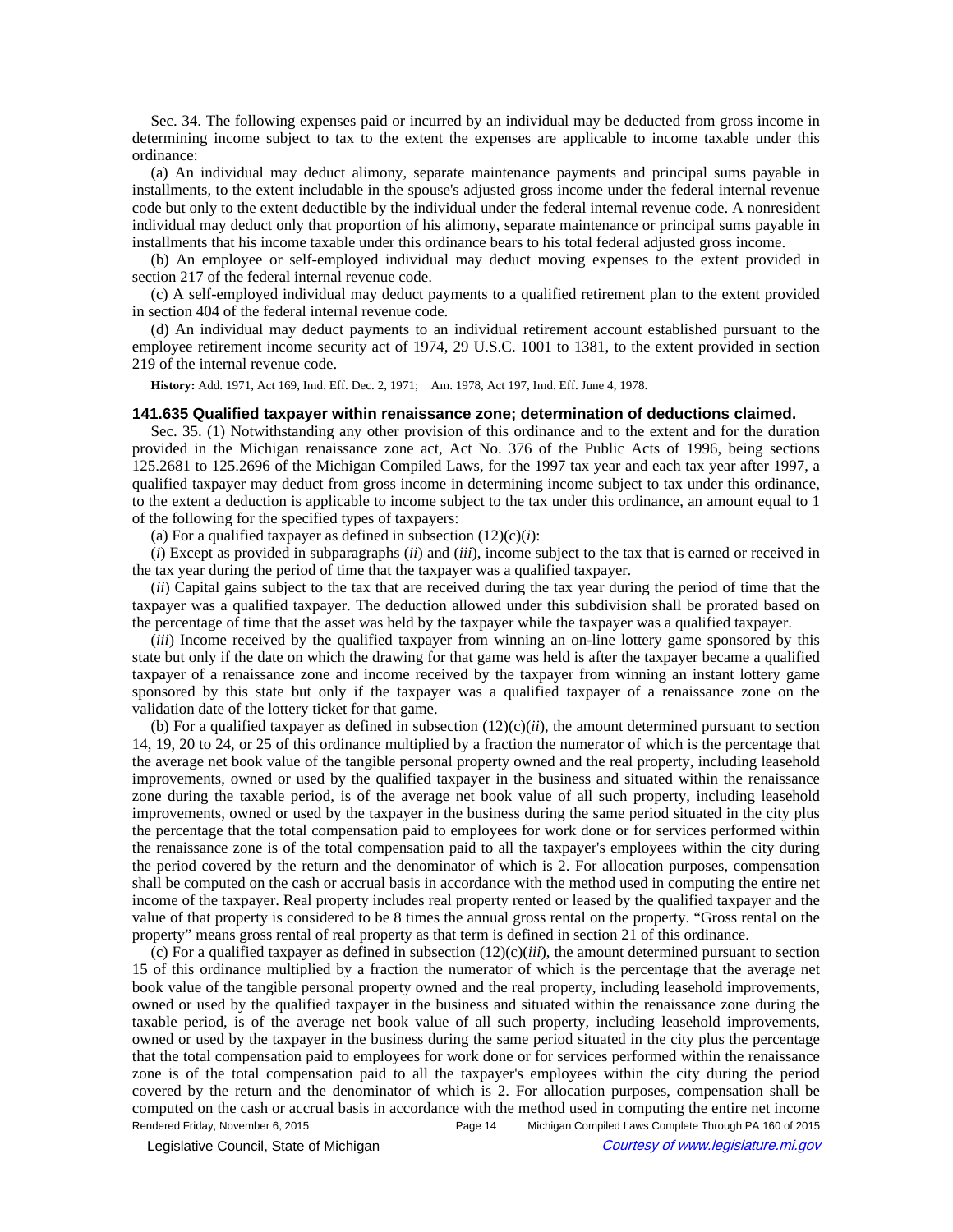of the taxpayer. Real property includes real property rented or leased by the qualified taxpayer and the value of that property is considered to be 8 times the annual gross rental on the property. "Gross rental on the property" means gross rental of real property as that term is defined in section 21 of this ordinance.

(2) For a qualified taxpayer as defined in subsections  $(12)(c)(ii)$  and  $(iii)$ , any portion of income subject to tax under this ordinance derived from illegal activity conducted in a renaissance zone shall not be used to calculate a deduction allowed under this section. For a qualified taxpayer who is an individual, any portion of income subject to tax under this ordinance derived from illegal activity conducted anywhere shall not be used to calculate the deduction allowed under this section. For a qualified taxpayer as defined in subsection  $(12)(c)(ii)$  and  $(iii)$ , any portion of the taxpayer's tax liability that is attributable to business activity related to the operation of a casino, and business activity that is associated or affiliated with the operation of a casino including, but not limited to, the operation of a parking lot, hotel, motel, or retail store, shall not be used to calculate a credit under this section. As used in this subsection, "casino" means a casino regulated by this state pursuant to the Michigan gaming control and revenue act, Initiated Law of 1996, being sections 432.201 to 432.216 of the Michigan Compiled Laws.

(3) Income used to calculate a deduction under any other section of this ordinance shall not be used to calculate a deduction under this section.

(4) If a qualified taxpayer completes the residency requirements under subsection (12)(c) before the end of the tax year in which the qualified taxpayer first resided in the renaissance zone, the qualified taxpayer may claim the deduction allowed under this section for that tax year. If the qualified taxpayer completes the residency requirements under subsection  $(12)(c)$  in a tax year subsequent to the tax year in which the qualified taxpayer first resided in the renaissance zone, the following apply:

(a) If the qualified taxpayer completes the residency requirement in a tax year subsequent to the tax year in which the taxpayer first resided in the renaissance zone and before the date for filing the annual return under this ordinance for the tax year in which the taxpayer first resided in the renaissance zone, the taxpayer may claim the deduction allowed under this section for the tax year in which the taxpayer first resided in the renaissance zone.

(b) If the qualified taxpayer completes the residency requirement in a tax year subsequent to the tax year in which the taxpayer first resided in the renaissance zone and after the date for filing the annual return under this ordinance for the tax year in which the taxpayer first resided in the renaissance zone, the qualified taxpayer may claim the deduction allowed under this section for the tax year in which the residency requirement is completed on the annual return for the tax year in which the residency requirement is completed and may claim the deduction for the tax year in which the qualified taxpayer first resided in the renaissance zone by filing an amended return for that tax year in which the qualified taxpayer first resided in the renaissance zone.

(5) To be eligible for the deduction under this section, a taxpayer shall file an annual return under this ordinance.

(6) A qualified taxpayer shall file a withholding form prescribed by the city with his or her employer after the date the qualified taxpayer completes the requirements under subsection  $(12)(c)$  or, at the option of the city, for taxpayers who claim to be qualified taxpayers under subsection  $(12)(c)(i)$ , the taxpayer shall file a form prescribed by the city with the city after the date the taxpayer completes the requirements under subsection  $(12)(c)(i)$ . If the city verifies the information on the form, the city shall issue a certificate of qualification to the taxpayer which the taxpayer shall file with his or her employer. When a taxpayer who filed a form under this subsection is no longer a qualified taxpayer under subsection  $(12)(c)(i)$ , the taxpayer shall send a written notice of that change in status to the city not more than 10 days after the change in status occurs.

(7) If the administrator finds that a taxpayer has claimed a deduction under this section to which he or she is not entitled, the taxpayer is subject to the interest and penalty provisions under this ordinance.

(8) The deduction allowed under this section continues through the tax year in which the renaissance zone designation expires.

(9) A net operating loss deduction allowed under this ordinance shall be calculated without regard to any deduction allowed under this section.

(10) If a taxpayer who was a qualified taxpayer during the tax year changes status and is not a qualified taxpayer or vice versa, income subject to tax under this ordinance shall be determined separately for income in each status.

 $(11)$  A qualified taxpayer as defined in subsection  $(12)(c)(i)$  is a resident of a renaissance zone for purposes of Act No. 376 of the Public Acts of 1996. A qualified taxpayer as defined in subsection (12)(c)(*ii*) or (*iii*) is located and conducts business in a renaissance zone for purposes of Act No. 376 of the Public Acts of 1996.

(12) As used in this section:<br>Rendered Friday, November 6, 2015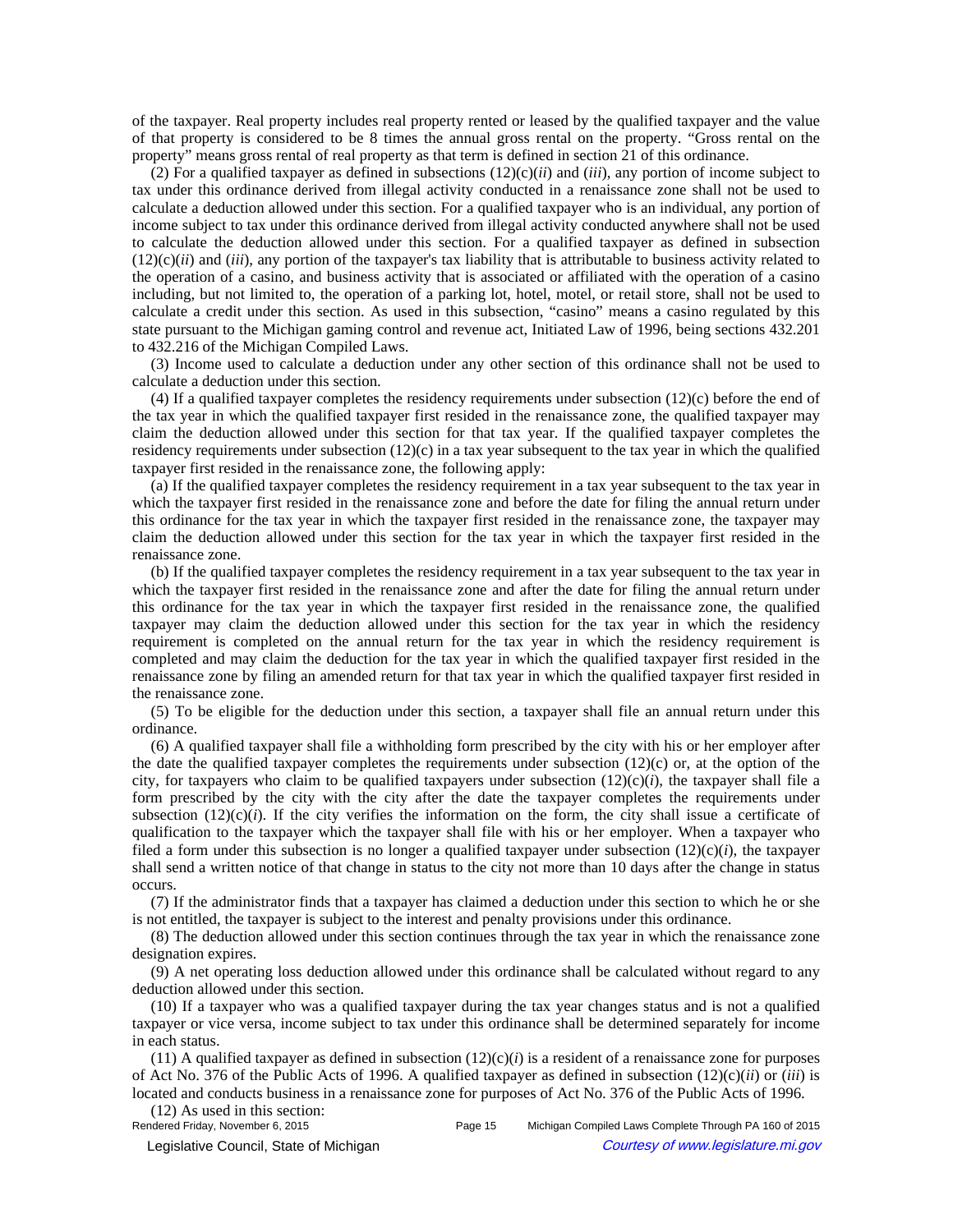(a) "Conducts business activity" means doing business as defined in this ordinance.

(b) "Domicile" means a place where a person has his or her true, fixed, and permanent home and principal establishment to which, whenever absent, he or she intends to return, and domicile continues until another permanent establishment is established.

(c) "Qualified taxpayer" means 1 of the following:

(*i*) A taxpayer who is an individual, a resident of the city as determined under this ordinance, and is domiciled in an area of the city that is designated a renaissance zone for a period of 183 consecutive days. A taxpayer may begin calculating the 183-day period during the 183 days immediately preceding the designation of the area as a renaissance zone. Qualified taxpayer under this subparagraph includes the estate of an individual who was a qualified taxpayer at the time of death. After a taxpayer has completed the 183-day requirement under this subparagraph, the taxpayer is considered to have been a qualified taxpayer of that renaissance zone beginning from the first day used to determine if the 183-day requirement has been met.

(*ii*) A taxpayer that is a corporation and that is located and conducts business activity in a renaissance zone in the city.

(*iii*) A person who is located in and conducts business activity as an unincorporated business, profession, or other activity in a renaissance zone and is not a qualified taxpayer under subparagraph (*i*) or (*ii*).

(d) "Renaissance zone" means that term as defined in Act No. 376 of the Public Acts of 1996.

**History:** Add. 1996, Act 442, Imd. Eff. Dec. 19, 1996.

#### **141.641 Annual return; joint return.**

Sec. 41. (1) Every corporation doing business in the city and every other person having income taxable under this ordinance in any year before the 1997 tax year or in any tax year after the 1996 tax year for which the city has not entered into an agreement with the department of treasury pursuant to section 9 of chapter 1, shall make and file with the city an annual return for that year, on a form furnished or approved by the city, on or before the last day of the fourth month for the same calendar year, fiscal year, or other accounting period, that has been accepted by the internal revenue service for federal income tax purposes for the taxpayer. For tax years after the 1996 tax year and for which a city has entered into an agreement pursuant to section 9 of chapter 1, the annual return required by this subsection shall be filed with the city or the department as provided by the agreement on or before the fifteenth day of the fourth month for the same calendar year, fiscal year, or other accounting period that has been accepted by the internal revenue service for federal income tax purposes for the taxpayer.

(2) A husband and wife may file a joint return and, in such case, the tax liability is joint and several.

History: 1964, Act 284, Imd. Eff. June 12, 1964;
-- Am. 1971, Act 169, Imd. Eff. Dec. 2, 1971;
-- Am. 1996, Act 478, Eff. Jan. 1, 1997.

# **141.642 Returns; contents.**

Sec. 42. The annual return shall set forth:

(a) The number of exemptions, place of residence, place of employment and other pertinent information as shall reasonably be required.

(b) The aggregate amount of compensation, dividends, interest, net profit from rentals, capital gains less capital losses, net profits from business and other income, subject to the tax.

- (c) The total amount of the tax imposed by this ordinance.
- (d) The amount of the tax previously withheld or paid.
- (e) Credits provided in this ordinance.
- (f) The balance of the tax due or to be refunded.

**History:** 1964, Act 284, Imd. Eff. June 12, 1964.

# **141.643 Payment of tax; refund; interest; allocation of payment; notice; nonobligated spouse; form; filing; release of liability; definitions.**

Sec. 43. (1) A balance of the tax that is due the city at the time of filing an annual return shall be paid with the return unless the balance is less than \$1.00, in which case payment is not required.

(2) If the annual return reflects an overpayment of the tax, the declaration of the overpayment on the return constitutes a claim for refund. Subject to subsection (6), if the city or the department agrees that a claim is valid, the city or the department shall apply the overpayment first to a delinquent tax liability under this ordinance of the taxpayer to the city. The city shall apply any remaining overpayment against a subsequent liability under this ordinance or, at the election of the taxpayer and if indicated on the return, shall refund the overpayment. However, the city shall not pay a refund of less than \$1.00.

(3) If a valid claim for a refund of taxes, except a refund under section 61, due for the taxable year 1992 or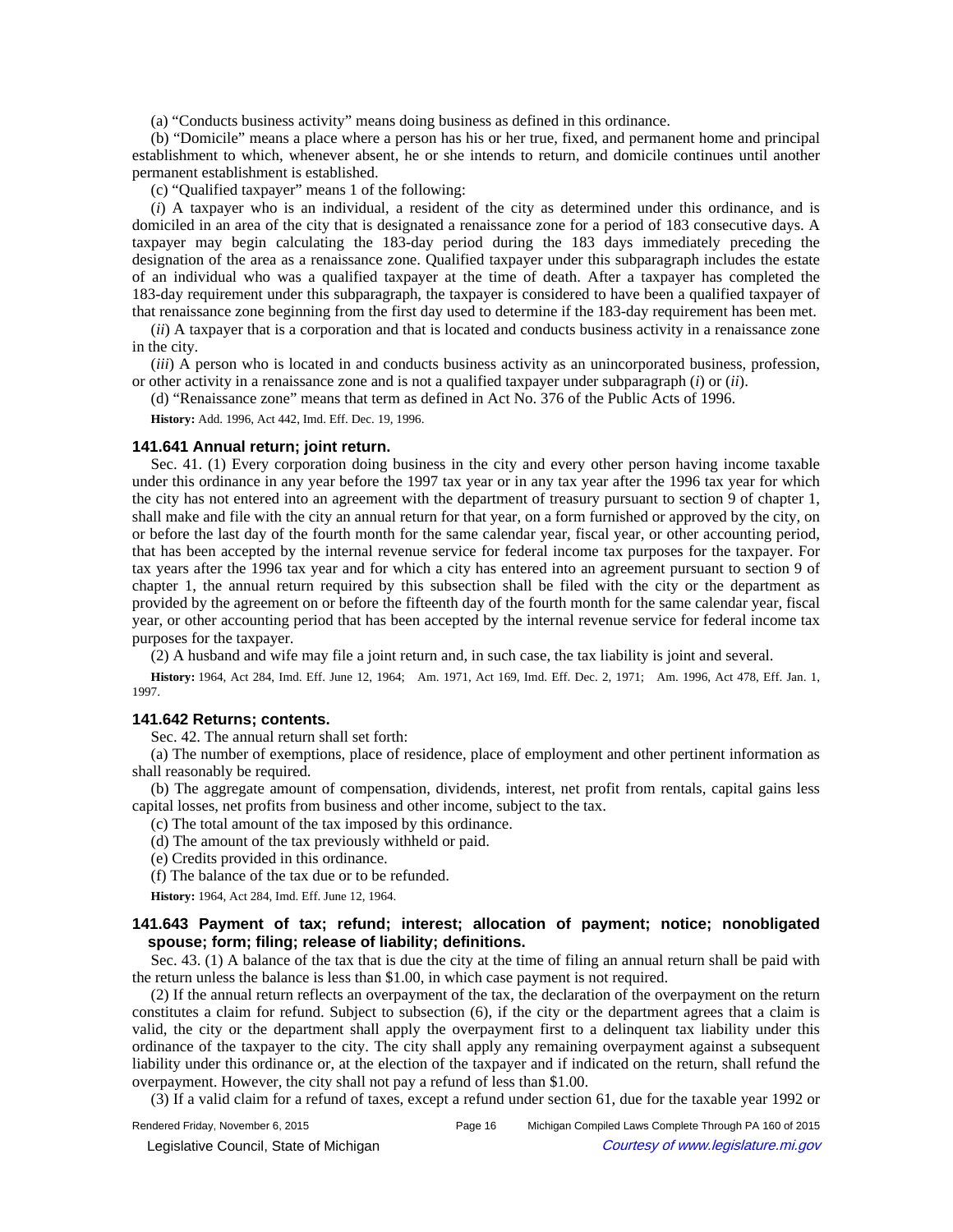a taxable year after 1992 is filed, interest at the rate established in section 30(3) of Act No. 122 of the Public Acts of 1941, being section 205.30 of the Michigan Compiled Laws, shall be added to the refund beginning 45 days after the claim is filed or 45 days after the date established under this ordinance for the filing of the return, whichever is later. For tax years after the 1996 tax year and for which a city has entered into an agreement pursuant to section 9 of chapter 1, a claim for refund shall be paid from money in the city income tax trust fund.

(4) For tax years after the 1995 tax year and for which a city has entered into an agreement pursuant to section 9 of chapter 1, if a taxpayer pays, when filing his or her annual return, an amount less than the sum of the declared tax liability under this act, and the declared tax liability under the income tax act of 1967, Act No. 281 of the Public Acts of 1967, being sections 206.1 to 206.532 of the Michigan Compiled Laws, and there is no indication of the allocation of payment between the tax liabilities against which the payment should be applied, the amount paid shall first be applied against the taxpayer's tax liability under this act and any remaining amount of payment shall be applied to the taxpayer's tax liability under Act No. 281 of the Public Acts of 1967. The taxpayer's designation of a payee on a payment is not a dispositive determination of the allocation of that payment under this subsection.

(5) If the claim for refund is reflected on a joint tax return, the administrator shall allocate to each joint taxpayer his or her share of the refund. The amount allocated to each taxpayer shall be applied to his or her respective liabilities under this ordinance.

(6) If the administrator or the department determines that all or a portion of a refund claimed on a joint tax return is subject to application to a liability of an obligated spouse, the administrator or the department shall notify the joint taxpayers by first class mail sent to the address shown on the joint return. The notice shall be accompanied by a nonobligated spouse allocation form. The notice shall state all of the following:

(a) That all or a portion of the refund claimed by the joint taxpayers is subject to interception to satisfy a liability or liabilities of 1 or both spouses.

(b) The nature of the liability and the name of the obligated spouse or spouses.

(c) That a nonobligated spouse may claim his or her share of the refund by filing a nonobligated spouse allocation form with the city or the department not more than 30 days after the date the notice was mailed.

(d) A statement of the penalties under subsection (9).

(7) A nonobligated spouse who wishes to claim his or her share of a tax refund shall file with the city or the department a nonobligated spouse allocation form. The nonobligated spouse allocation form shall be in a form specified by the administrator or the department and shall require the spouses to state the amount of income or other tax base and all adjustments to the income or other tax base, including all subtractions, additions, deductions, credits, and exemptions, stated on the joint tax return that is the basis for the claimed refund, and an allocation of those amounts between the obligated and nonobligated spouse. In allocating these amounts, all of the following apply:

(a) Individual income shall be allocated to the spouse who earned the income. Joint income shall be allocated equally between the spouses.

(b) Each spouse shall be allocated the personal exemptions he or she would be entitled to claim if separate federal returns had been filed, except that dependency exemptions shall be prorated according to the relative income of the spouses.

(c) Adjustments resulting from a business shall be allocated to the spouse who claimed income from the business.

(d) Ownership of other assets relevant to the allocation shall be disclosed upon request of the administrator or the department.

(8) A nonobligated spouse allocation form shall be signed by both joint taxpayers. However, the form may be submitted without the signature of the obligated spouse if his or her signature cannot be obtained. The nonobligated spouse shall certify that he or she has made a good faith effort to obtain the signature of the obligated spouse and shall state the reason that the signature was not obtained.

(9) A person who knowingly makes a false statement on a nonobligated spouse allocation form is subject to a penalty of \$25.00 or 25% of the excessive claim for his or her share of the refund, whichever is greater, and other penalties as provided in this ordinance.

(10) A nonobligated spouse to whom the administrator or the department has sent a notice under subsection (6), who fails to file a nonobligated spouse allocation form within 30 days after the date the notice was mailed, shall be barred from commencing any action against the city or the department to recover an amount withheld to satisfy a liability of the obligated spouse to which a joint tax refund is applied under this section. The payment by the city or the department of any amount applied to a liability of a taxpayer under this section shall release the department or the city and the administrator from all liability to the obligated spouse, the nonobligated spouse, and any other person having or claiming any interest in the amount paid. A<br>Rendered Friday, November 6, 2015<br>Page 17 Michigan Compiled Laws Complete Through PA 160 of 2015 Michigan Compiled Laws Complete Through PA 160 of 2015

© Legislative Council, State of Michigan Council Courtesy of www.legislature.mi.gov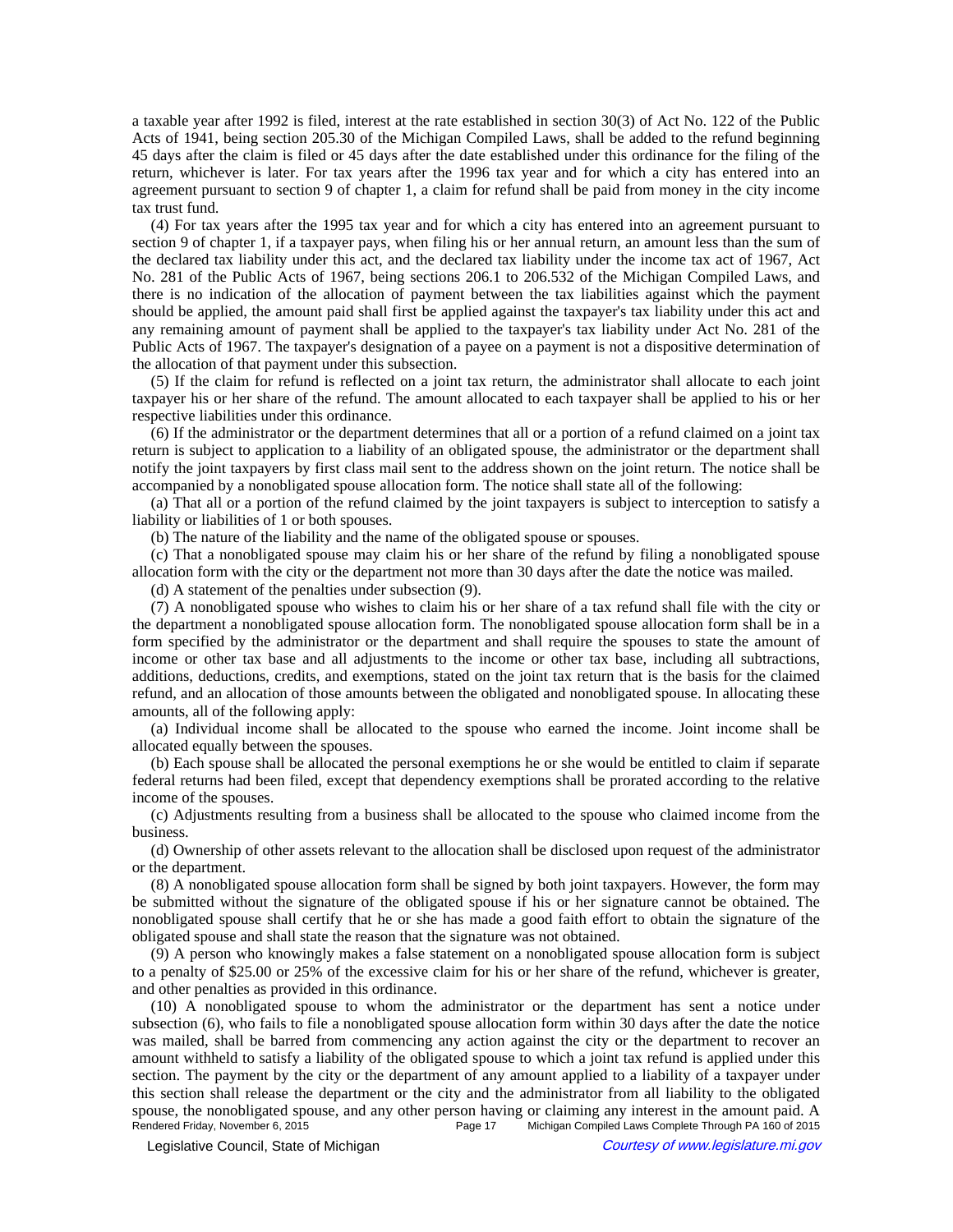payment by the department of treasury under this subsection shall be made from the city income tax trust fund created in section 5 of chapter 1.

(11) As used in this section:

(a) "Nonobligated spouse" means a person who has filed a joint city income tax return and who is not liable for an obligation of his or her spouse described in this ordinance.

(b) "Obligated spouse" means a person who has filed a joint city income tax return and who is liable for an obligation described in this ordinance for which his or her spouse is not liable.

History: 1964, Act 284, Imd. Eff. June 12, 1964;—Am. 1971, Act 169, Imd. Eff. Dec. 2, 1971;—Am. 1991, Act 198, Eff. Mar. 30, 1992; - Am. 1996, Act 478, Eff. Jan. 1, 1997.

### **141.644 Federal income tax return; eliminations.**

Sec. 44. Where total income, total deductions, net profits, or other figures are derived from the taxpayer's federal income tax return, any item of income not subject to the city income tax and unallowable deductions shall be eliminated in determining net income subject to the city tax. The fact that a taxpayer is not required to file a federal income tax return does not relieve him from filing a city tax return.

**History:** 1964, Act 284, Imd. Eff. June 12, 1964.

#### **141.645 Net profits; consolidated returns.**

Sec. 45. For the purpose of determining net profit allocable to the city under this ordinance, a corporate taxpayer may elect to file a consolidated return including subsidiaries whose voting stock is more than 50% owned by the taxpayer, if such return will more properly reflect the net profits and activities of the taxpayer in the city. The city may require a consolidated return if necessary to properly determine net profits of the taxpayer allocable to the city.

**History:** 1964, Act 284, Imd. Eff. June 12, 1964.

### **141.646 Amended return; change of method of accounting.**

Sec. 46. An amended return shall be filed with the city or the department, on a form obtainable from the city or the department, if necessary to report additional income and pay an additional tax due, or to claim a refund of tax overpaid. Within 90 days after final determination of a federal tax liability that also affects the computation of a taxpayer's city income tax liability, the taxpayer shall prepare and file with the city or the department an amended city income tax return showing income subject to the city tax based upon the final determination of federal income tax liability, and pay any additional tax shown due on the return or make a claim for refund of an overpayment. A taxpayer shall not change the method of accounting or apportionment of net profits after the due date for filing the original return or any extensions for the filing of the original return.

History: 1964, Act 284, Imd. Eff. June 12, 1964;**-**Am. 1996, Act 478, Eff. Jan. 1, 1997.

# **141.651 Withholding of tax by employer; employer as trustee; failure or refusal to deduct and withhold tax; liability; discharge.**

Sec. 51. (1) An employer doing business or maintaining an establishment within the city shall withhold from each payment to the employer's employees on and after the effective date of this ordinance the tax on their compensation subject to the tax, after giving effect to exemptions, as follows:

(a) Residents.

(*i*) At a rate equal to the rate set by ordinance to be levied against resident individuals under this ordinance, but not to exceed 3%, of all compensation paid to the employee who is a resident of the city, if the employee is not subject to withholding in any other city levying the tax.

(*ii*) At a rate equal to the difference in the percentage rate of tax on resident individuals as set by ordinance to be levied under this ordinance less the percentage rate of tax levied by any other city in which the employee works, on all compensation earned by the resident in another city.

(b) Nonresidents. At a rate equal to the rate set by ordinance to be levied under this ordinance on nonresidents but not to exceed 50% of the percentage rate imposed on resident individuals of the compensation paid to the employee for work done or services performed in the city designated by the employee as the employee's predominant place of employment. The withholding rate shall be applied to the percentage of the employee's total compensation equal to the employee's estimated percentage of work to be done or services to be performed in the city for that employer, but no withholding shall be required if the estimated percentage of work is less than 25%.

(2) An employer withholding the tax is deemed to hold the tax as a trustee for the city.

(3) An employer who is required to withhold and who fails or refuses to deduct and withhold is liable for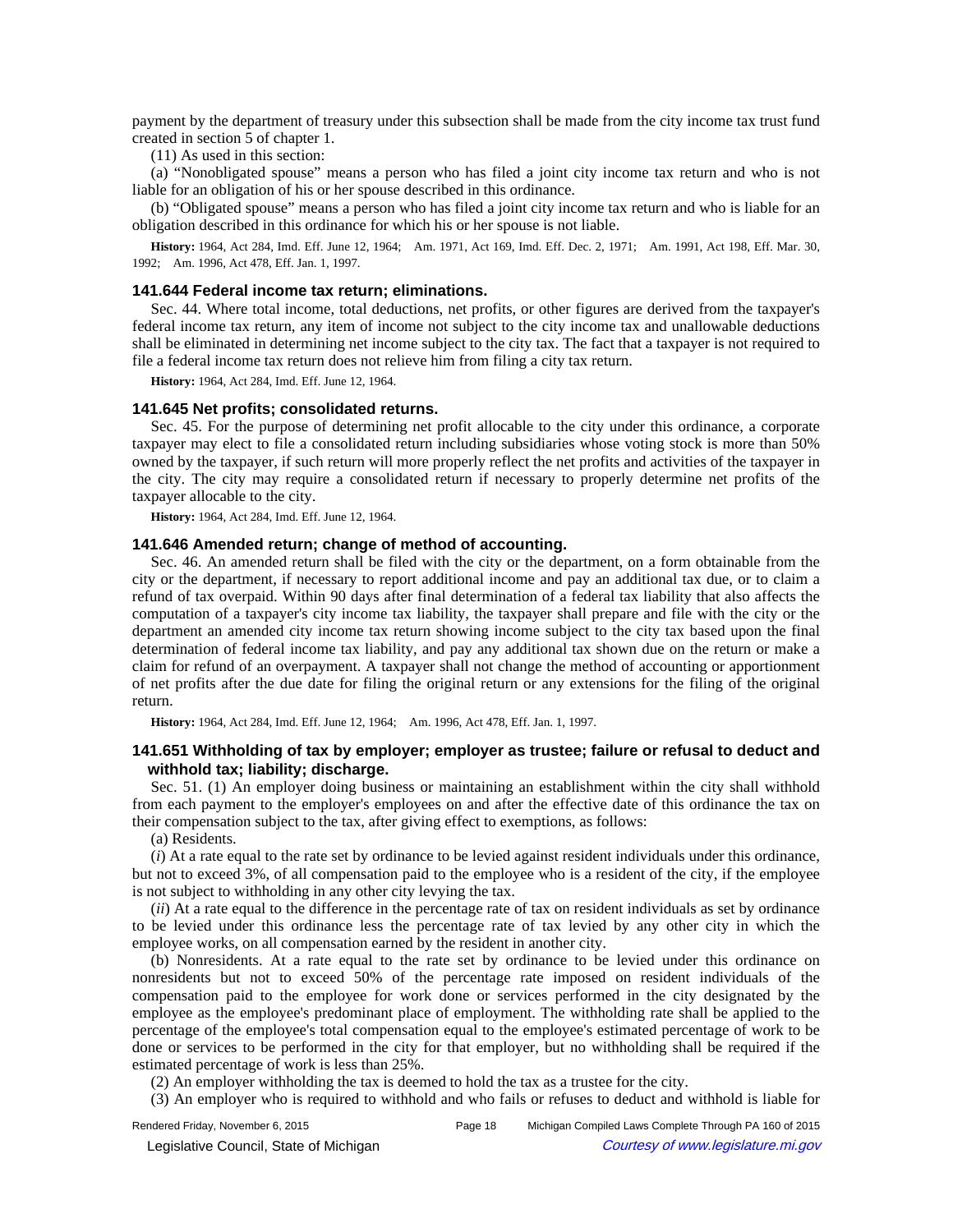the payment of the amount required to be withheld. The liability shall be discharged upon payment of the tax by the employee but the employer is not relieved of penalties and interest provided in this ordinance for this failure or refusal.

History: 1964, Act 284, Imd. Eff. June 12, 1964;—Am. 1981, Act 60, Imd. Eff. June 5, 1981;—Am. 1982, Act 124, Imd. Eff. Apr. 19, 1982.

### **141.652 Tax withheld; payments or persons excepted.**

Sec. 52. Employers shall not withhold any tax from the following payments or persons:

(a) Compensation paid to domestic help.

(b) Compensation paid to a person who is not an employee, including an independent contractor.

(c) An amount allowed and paid to an employee as reimbursement for expenses necessarily and actually incurred by the employee in the actual performance of his or her services, and that is deductible by the employer.

(d) A qualified taxpayer. "Qualified taxpayer" means that term as defined in section  $35(12)(c)(i)$ .

History: 1964, Act 284, Imd. Eff. June 12, 1964;**---**Am. 1996, Act 442, Imd. Eff. Dec. 19, 1996.

#### **141.653 Tax withheld; payment by employee or employer.**

Sec. 53. If the tax is not withheld, an employee is not excused from filing a return and paying the tax on his compensation. If the tax is withheld but an employer fails to pay the tax to the city, the employee is not liable for the tax so withheld.

**History:** 1964, Act 284, Imd. Eff. June 12, 1964.

## **141.654 Tax withheld; exemptions claimed; percentage of work done at predominant place of employment; qualified taxpayer within renaissance zone.**

Sec. 54. An employee with compensation subject to tax shall file with his or her employer a form on which the employee states the number of exemptions claimed, the city of residence, the predominant place of employment, whether or not the employee claims status as a qualified taxpayer of a renaissance zone, and the percentage of work done or services performed in the predominant place of employment. The percentage shall be expressed as "less than 25%", "40%", "60%", "80%", or "100%". The employer shall retain the form, rely on the information on the form for withholding purposes unless directed by the city to withhold on another basis, and, if the employee claims status as a qualified taxpayer based on residency in a renaissance zone, the employer shall forward a copy of the form to the city. If information submitted by the employee is not believed to be true, correct, and complete, the city shall be advised. As used in this section, "Renaissance zone" means that term as defined in section 35.

History: 1964, Act 284, Imd. Eff. June 12, 1964;-Am. 1996, Act 442, Imd. Eff. Dec. 19, 1996.

# **141.655 Tax withheld; revised form; time for filing; qualified taxpayer within renaissance zone.**

Sec. 55. (1) Except as provided in subsection (2), an employee shall file with his or her employer a revised form within 10 days after the number of exemptions decreases when a change in residence from or to a taxing city occurs. The employee may file a revised form when the number of exemptions increases. An employee shall file a revised form by December 1 of each year, if his or her predominant place of employment, estimate of the percentage of work done or services to be rendered in the city, or status as a qualified taxpayer of a renaissance zone will change for the ensuing year. Revised withholding certificates shall not be given retroactive effect.

(2) an employee shall file a revised form with his or her employer within 10 days after the employee completes the residency requirements under section 35(12), and when a change of status occurs from resident of a renaissance zone to nonresident of a renaissance zone. The employer shall forward a copy of a revised form filed under this subsection to the city.

(3) As used in this section, "renaissance zone" means that term as defined in section 35.

History: 1964, Act 284, Imd. Eff. June 12, 1964;**---**Am. 1996, Act 442, Imd. Eff. Dec. 19, 1996.

# **141.656 Refusal by employee to furnish withholding certificate; withholding by employer; report.**

Sec. 56. If an employee refuses to furnish a withholding certificate upon the request of his or her employer, the employer shall withhold a percentage of the employee's total compensation equal to the percentage rate of tax on resident individuals as set by ordinance to be levied under this ordinance, and report and pay the withholding on the basis of the best information in the possession of the employer.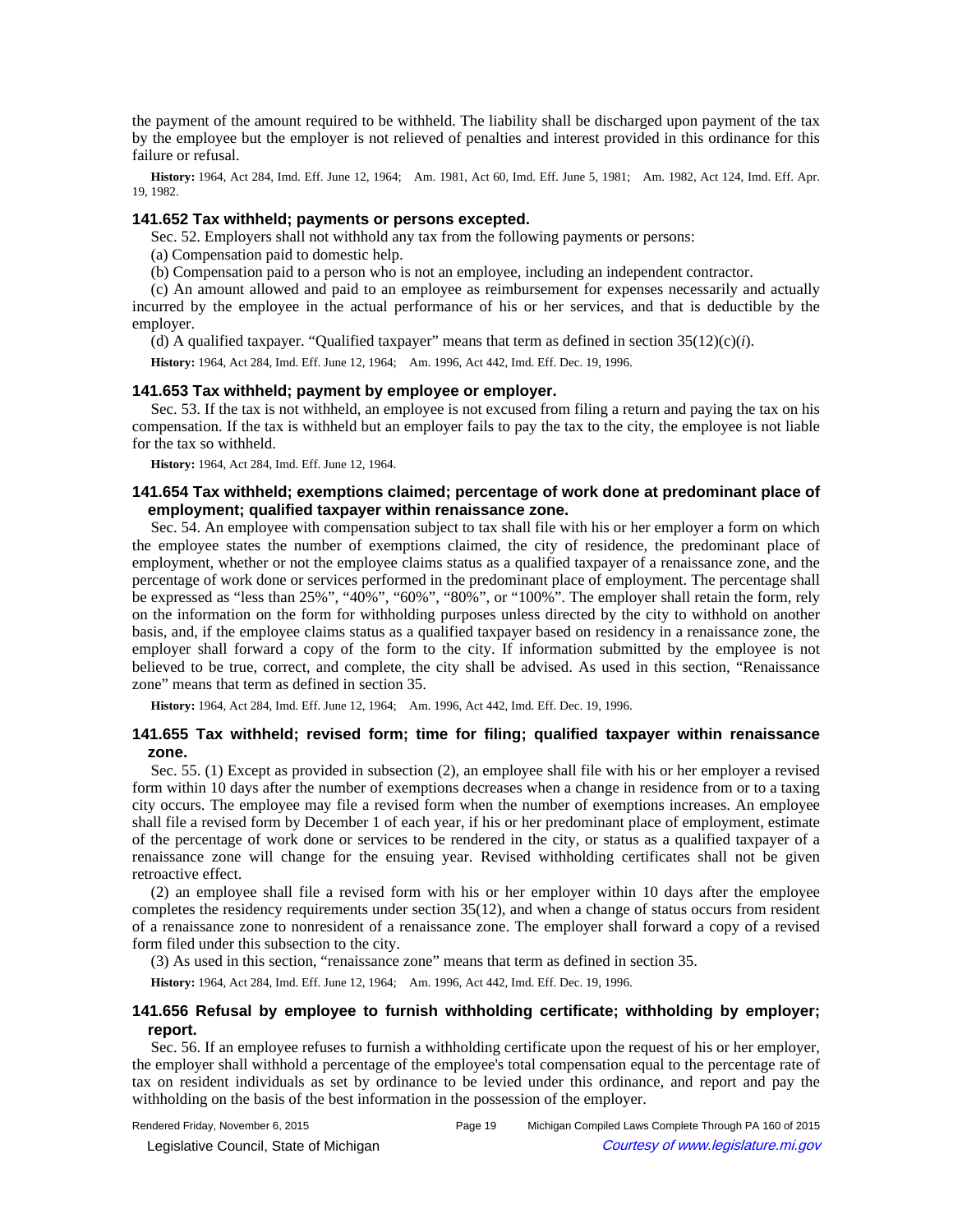History: 1964, Act 284, Imd. Eff. June 12, 1964;- Am. 1981, Act 60, Imd. Eff. June 5, 1981;- Am. 1982, Act 124, Imd. Eff. Apr. 19, 1982.

#### **141.657 Tax withheld; withholding tables; first compensation taxable.**

Sec. 57. (1) The city shall provide withholding tables establishing the amounts to be withheld for various tax rates, wage brackets, numbers of exemptions and pay periods. An employer who uses the tables fully discharges his duty to withhold. An employer may elect not to use the tables, in which case to discharge fully his duty to withhold he shall withhold the applicable per cent of taxable compensation after provision for exemptions.

(2) The first compensation paid an employee on or after the effective date of the tax levy is subject to withholding on either of the following bases at the option of the employer:

(a) On the full amount of compensation paid.

(b) On the proportion of compensation paid for work done or services performed on or after the effective date of the levy.

**History:** 1964, Act 284, Imd. Eff. June 12, 1964.

### **141.658 Tax withheld; overwithheld tax, refund.**

Sec. 58. If an employer withholds more than the apparent tax liability of an employee due to an increase in the number of exemptions claimed during the year, or due to the actual percentage of work performed in the city by a nonresident being less than the estimated percentage, or due to a change of residence during the year to or from a taxing city, or due to any reason other than the employer's error, the employer shall neither refund the excess to the employee nor offset the excess by under-withholding in a subsequent period. The employee shall claim his refund from the city on his annual return.

**History:** 1964, Act 284, Imd. Eff. June 12, 1964.

### **141.659 Tax withheld; correction of error, refund.**

Sec. 59. Correction of an over or an under-withholding as a result of an employer's error shall be made as follows:

(a) If the error is discovered in the same quarter in which it is made, the employer shall make the necessary adjustment on a subsequent pay and include only the corrected amount on the quarterly return.

(b) If the error is discovered in a subsequent quarter of the same calendar year, the employer shall make the necessary adjustment on a subsequent pay and report it as an adjustment on the quarterly return.

(c) If the error is discovered in the following calendar year, or if the employer-employee relationship has terminated, the procedure shall be as follows:

(*i*) The employee or former employee shall apply to the city for a refund in case of an over-withholding. Upon proper verification the city shall refund to him the amount of the over-withholding.

(*ii*) If a deficiency is discovered, the employer shall notify the city and the employee or former employee, who shall pay the city the additional tax due in his annual return.

**History:** 1964, Act 284, Imd. Eff. June 12, 1964.

### **141.660 Tax withheld; payment by employer; return; electronic funds transfer.**

Sec. 60. (1) Except as provided in subsection (2), an employer shall file a return, furnished by or obtainable on request from the city, and pay to the city the full amount of the tax withheld on or before the last day of the month following the close of each calendar quarter.

(2) For tax years after the 1996 tax year and for which a city has entered into an agreement pursuant to section 9 of chapter 1, an employer shall file a return and pay the tax withheld for each calendar month on or before the fifteenth day of the month following the close of each calendar month to the department by means of an electronic funds transfer method approved by the state commissioner of revenue.

History: 1964, Act 284, Imd. Eff. June 12, 1964;-Am. 1996, Act 478, Eff. Jan. 1, 1997.

# **141.661 Tax withheld; employer's reconciliation of quarterly returns; deficiency; refund; information return; cessation of business.**

Sec. 61. (1) An employer shall file with the city or the department a reconciliation of quarterly returns on or before the last day of February following each calendar year in which the employer has withheld from an employee's compensation. A deficiency is due when the reconciliation is filed. If the employer made quarterly payments in excess of the amount withheld from an employee's compensation, the city or the department upon proper verification shall refund the excess to the employer.

(2) In addition to the reconciliation, the employer shall file with the city or the department an information return for each employee from whom the city income tax has been withheld and each employee subject to Rendered Friday, November 6, 2015 Page 20 Michigan Compiled Laws Complete Through PA 160 of 2015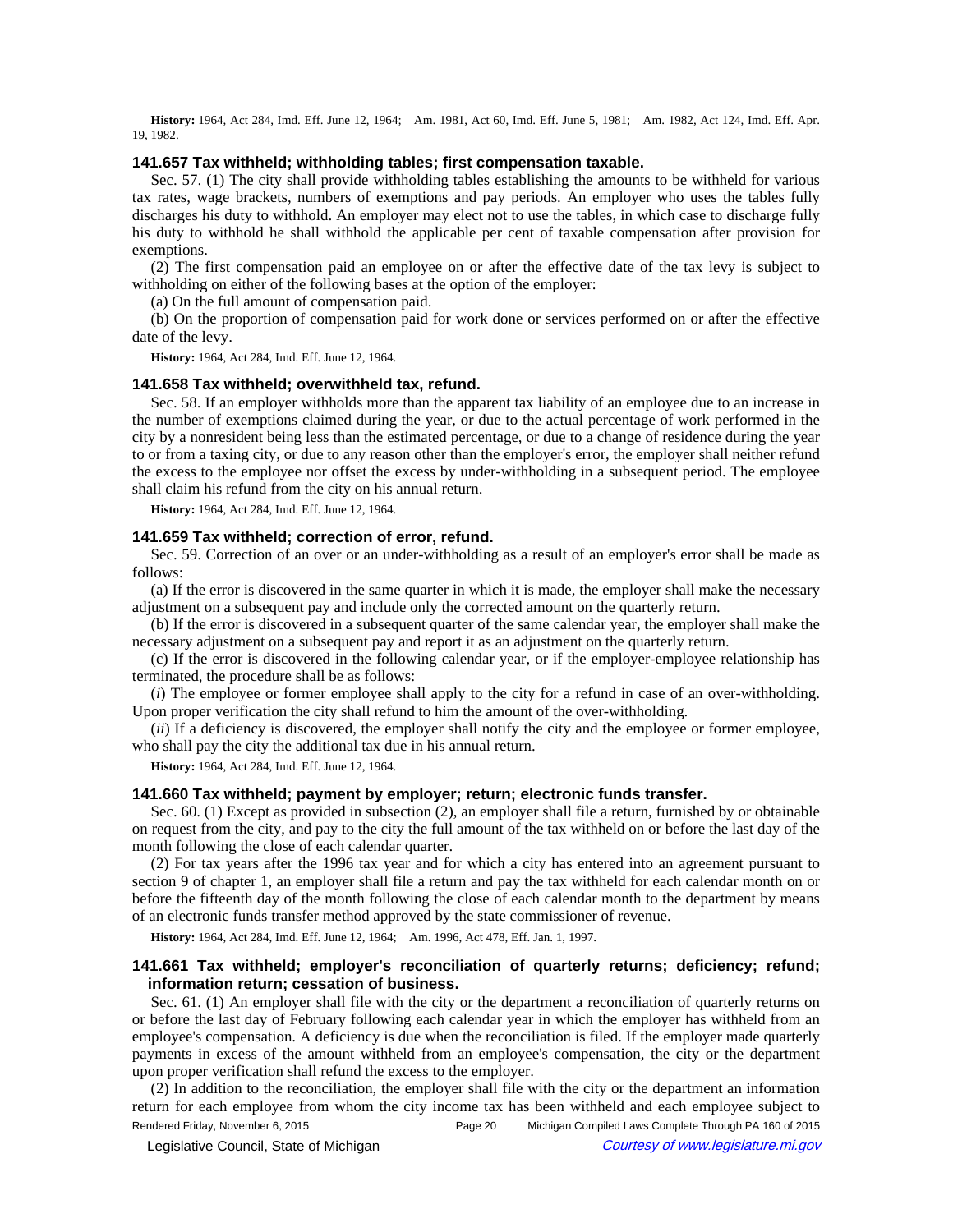withholding under this ordinance, setting forth his or her name, address, and social security number, the total amount of compensation paid him or her during the year, and the amount of city income tax withheld. The information return shall be on a copy of the federal W-2 form or on a form furnished or approved by the city or the department. A copy of the information return shall be furnished to the employee.

(3) Except as provided in subsection (4), if an employer goes out of business or otherwise ceases to be an employer, reconciliation forms and the information return forms shall be filed with the city by the date the final withholding return and payment are due.

(4) For tax years after the 1996 tax year and for which a city has entered into an agreement pursuant to section 9 of chapter 1, if an employer goes out of business or otherwise ceases to be an employer, reconciliation forms and the information return forms shall be filed with the department within 30 days after the employer goes out of business or ceases to be an employer.

History: 1964, Act 284, Imd. Eff. June 12, 1964;-Am. 1996, Act 478, Eff. Jan. 1, 1997.

#### **141.662 Declaration of estimated tax; filing; form; time; exceptions.**

Sec. 62. (1) A person who anticipates taxable income from which the city income tax will not be withheld with the city or the department shall file a declaration of estimated tax on a form furnished by or obtainable on request from the city or from the department if the city has entered into an agreement pursuant to section 9 of chapter 1. A calendar year taxpayer shall file a declaration on or before each April 30 or for tax years after the 1996 tax year and for which a city has entered into an agreement with the department of treasury pursuant to section 9 of chapter 1, on or before each April 15. A taxpayer on a fiscal year basis or other accounting period shall file with the department a declaration within 4 months after the beginning of each fiscal year or other accounting period.

(2) If a taxpayer has not previously been required to file, the declaration shall be filed on or before the first date for making a quarterly payment that occurs after the taxpayer becomes subject to the requirement to file a declaration. A taxpayer shall file a declaration for the same calendar year, fiscal year, or other accounting period that has been accepted by the federal internal revenue service for federal income tax purposes. A declaration by an individual or unincorporated entity is not required if the total estimated tax, less any credits applicable to the tax, does not exceed \$100.00. A declaration by a corporation is not required if the total estimated tax, less any credits applicable to the tax, does not exceed \$250.00. A declaration by or on behalf of an estate or trust is not required.

History: 1964, Act 284, Imd. Eff. June 12, 1964;—Am. 1990, Act 249, Imd. Eff. Oct. 12, 1990;—Am. 1996, Act 478, Eff. Jan. 1, 1997.

#### **141.663 Declaration of estimated tax not withheld; computation; payment; installments.**

Sec. 63. (1) A taxpayer's annual return for the preceding year may be used as the basis for computing a declaration of estimated tax for the current year, or the taxpayer may use the same figures used for estimating federal income tax adjusted to exclude any income or deductions not taxable or permissible under this ordinance.

(2) Except as otherwise provided, the estimated tax may be paid in full with the declaration or in 4 equal installments on or before the last day of the fourth, sixth, ninth, and thirteenth months after the beginning of the taxpayer's taxable year. For tax years after the 1996 tax year and for which a city has entered into an agreement pursuant to section 9 of chapter 1, the estimated tax shall be paid in 4 equal installments on or before the fifteenth day of the fourth, sixth, ninth, and thirteenth months after the beginning of the taxpayer's taxable year.

(3) An amended declaration may be filed when making a quarterly payment, and the unpaid balance shown due shall be paid in equal installments over the remaining payment dates.

History: 1964, Act 284, Imd. Eff. June 12, 1964;-Am. 1996, Act 478, Eff. Jan. 1, 1997.

### **141.664 Annual return; filing; extension of time; failure to file; penalty.**

Sec. 64. (1) The filing of a declaration of estimated tax does not excuse the taxpayer from filing an annual return even though there is no change in the declared tax liability. An annual return shall be filed with the city by the end of the fourth month or for tax years after the 1996 tax year and for which a city has entered into an agreement pursuant to section 9 of chapter 1, filed with the department on or before the fifteenth day of the fourth month of the year following that for which the declaration was filed. Upon written request of a taxpayer the administrator or the department may extend the time for filing the annual return for not to exceed 6 months. The administrator or the department may require a tentative return and payment of the estimated tax.

(2) A penalty or interest shall not be assessed if the return is filed and the final tax paid within the extended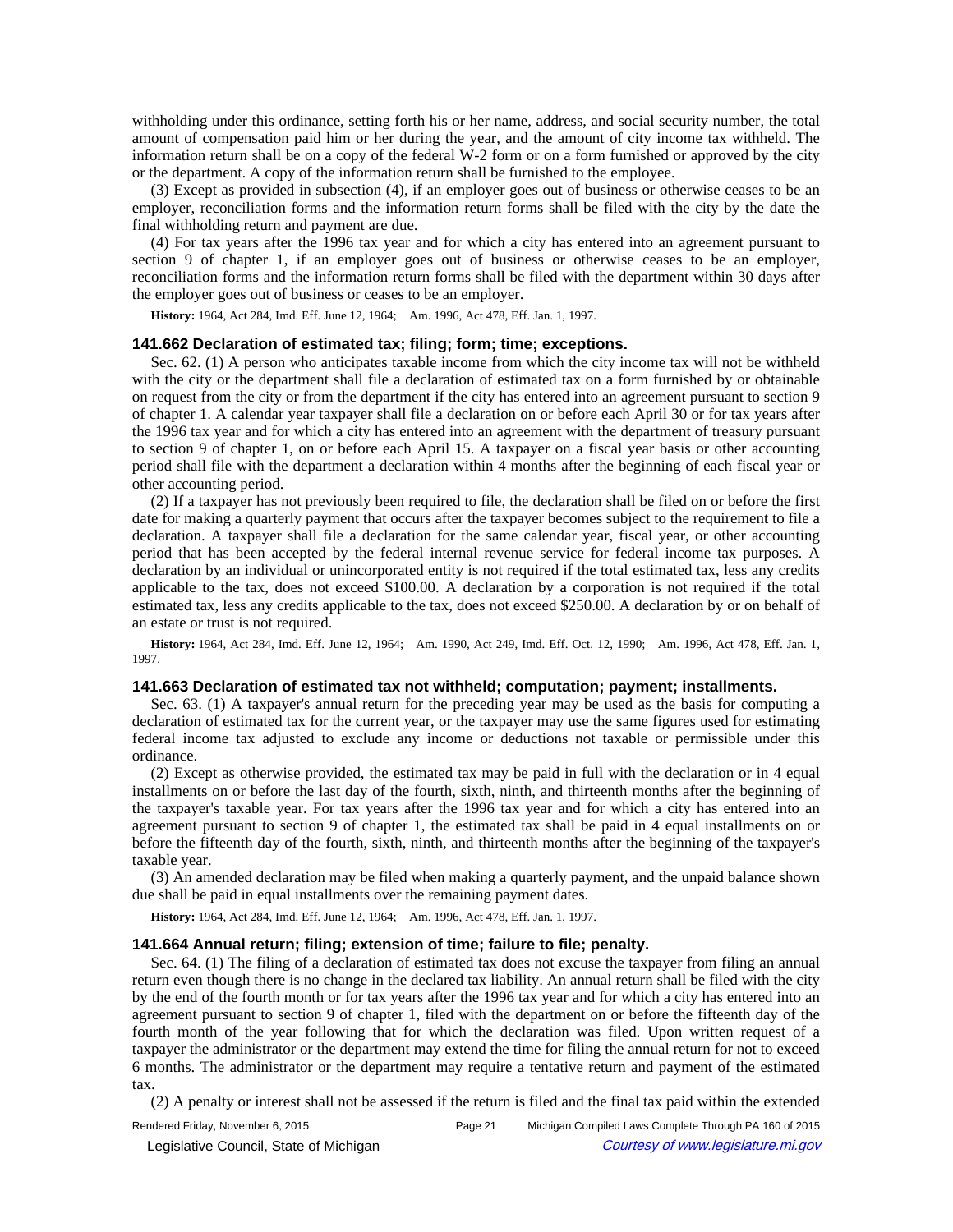time and all other filing and payment requirements of this ordinance are satisfied, and the estimated tax paid equals 70% or more of the tax shown due on the final return or 70% or more of the tax shown due on the taxpayer's return for the immediately preceding taxable year.

**History:** 1964, Act 284, Imd. Eff. June 12, 1964;—Am. 1996, Act 478, Eff. Jan. 1, 1997.

# **141.664a Sale of business or stock of goods or quitting business; liability for tax; escrow by purchaser; release to purchaser of known tax liability; failure to comply with escrow requirements; liability of corporation officers.**

Sec. 64a. (1) If a person liable for the tax imposed under this ordinance sells a business or the stock of goods of a business or quits a business, the person shall make a final return to the city or the department within 15 days after the date the business or stock of goods is sold or the person quits the business. The purchaser or succeeding purchasers, if any, who purchase a going or closed business or stock of goods of a going or closed business shall escrow sufficient money to cover the amount of taxes, interest, and penalties that may be due and unpaid until the former owner produces a receipt from the administrator that shows that the taxes due have been paid, or a certificate that states that taxes are not due. If the owner provides a written waiver of confidentiality, the administrator may release to a purchaser a business's known tax liability for the purposes of establishing an escrow account for the payment of taxes. If the purchaser or succeeding purchasers of a business or stock of goods of a business fail to comply with the escrow requirements of this subsection, the purchaser is personally liable for the payment of the taxes, interest, and penalties accrued and unpaid by the business of the former owner. The purchaser's or succeeding purchaser's personal liability is limited to the fair market value of the business less the amount of any proceeds applied to balances due on secured interests that are superior to any lien provided for in this ordinance.

(2) If a corporation that is liable for the tax imposed under this ordinance fails for any reason to file the required returns or to pay the tax due, any officers of the corporation that have control or supervision of, or who are charged with the responsibility for, making the returns or payments are personally liable for the failure to file or pay. The signature of any corporate officer on a return or negotiable instrument submitted in payment of a tax is prima facie evidence of the officer's responsibility for making the returns and payments. The dissolution of a corporation does not discharge an officer's liability for a prior failure of the corporation to make a return or remit a tax due. The sum due for a liability may be assessed and collected under this ordinance.

**History:** Add. 1996, Act 478, Eff. Jan. 1, 1997.

### **141.665 Credit for city income tax paid another city.**

Sec. 65. An individual who is a resident of the city and received net profits from a business, profession or rental of real or tangible personal property, gains from the sale or exchange of real or tangible personal property, or salaries, wages, commissions or other compensation for work done or services performed or rendered, in each case outside the city, and is subject to and has paid an income tax on this income to another municipality, shall be allowed a credit against the city income tax for the amount paid to the other municipality. The credit shall not exceed the amount of taxes which would be assessed under this ordinance on the same amount of income of a nonresident.

**History:** 1964, Act 284, Imd. Eff. June 12, 1964.

### **141.666 Fractional part of a cent or dollar.**

Sec. 66. In withholding the tax due under this ordinance, a fractional part of a cent shall be disregarded unless it amounts to 1/2 cent or more, in which case it shall be increased to 1 cent. For tax years after the 1996 tax year in paying the tax due under this ordinance if any amount other than a whole dollar amount is used, the administrator, or the department shall disregard the fractional part of the dollar unless the fractional part amounts to 1/2 dollar or more, in which case the amount shall be increased by \$1.00.

History: 1964, Act 284, Imd. Eff. June 12, 1964;-Am. 1996, Act 478, Eff. Jan. 1, 1997.

#### **141.671 Rules and regulations; adoption; enforcement; forms; collection of tax.**

Sec. 71. (1) The administrator may adopt, amend, and repeal rules and regulations relating to the administration and enforcement of this ordinance subject to the approval of the city governing body. The rules and regulations, amendments, and repeals, after approval by the city governing body, shall become effective when published in the official newspaper of the city.

(2) The administrator shall enforce this ordinance and the rules and regulations approved as provided in subsection (1). The administrator or the department shall prepare, adopt, and make available to taxpayers, employers, and other persons all forms necessary for compliance with this ordinance.

Rendered Friday, November 6, 2015 Page 22 Michigan Compiled Laws Complete Through PA 160 of 2015 Legislative Council, State of Michigan Courtesy of www.legislature.mi.gov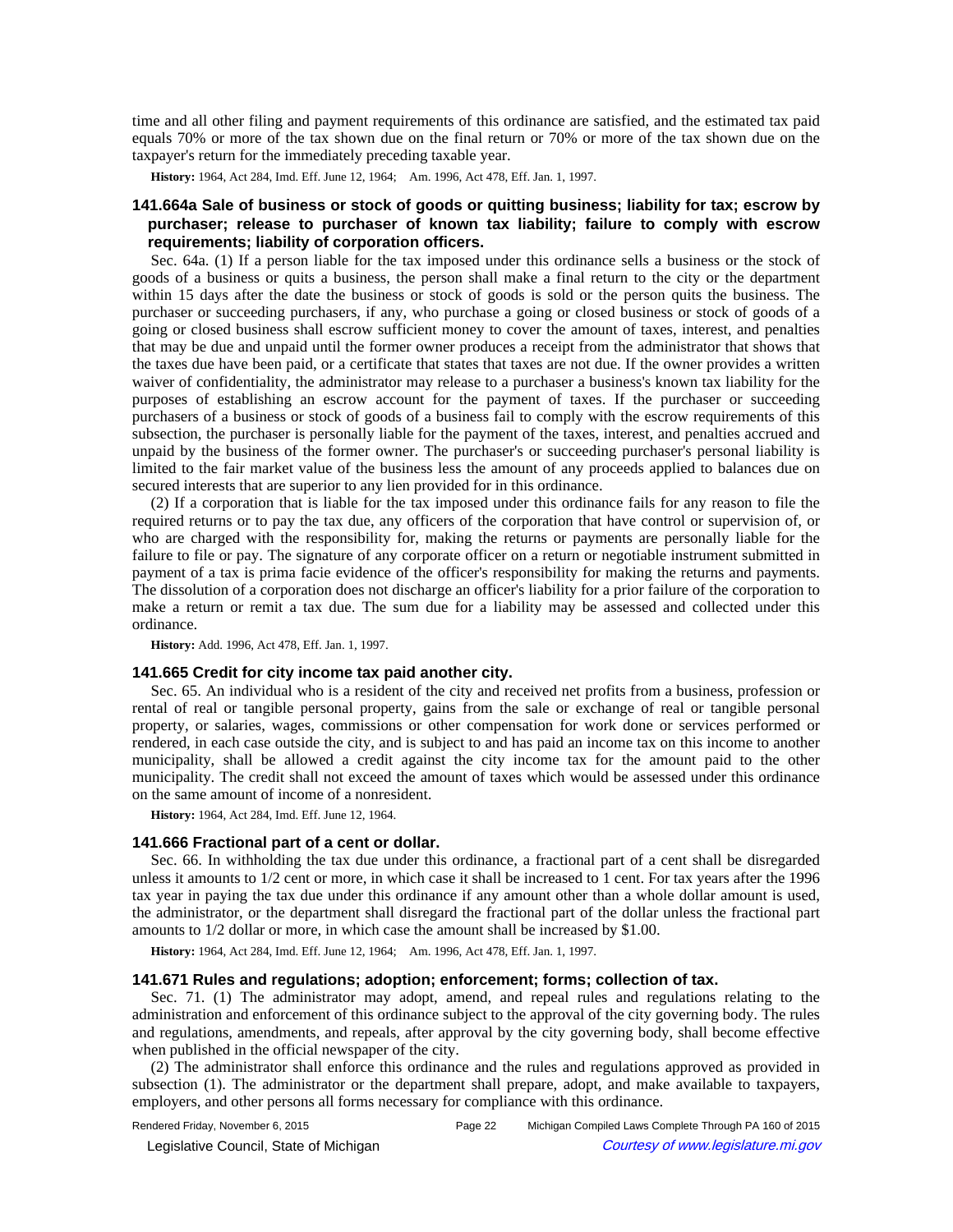(3) For tax years before the 1997 tax year and for tax years after the 1996 tax year and for which a city has not entered into an agreement pursuant to section 9 of chapter 1, the city treasurer shall collect all taxes and payments due under this ordinance and deposit them in a designated city depository. For tax years after the 1996 tax year and for which a city has entered into an agreement pursuant to section 9 of chapter 1, the department shall collect taxes and payments due under this ordinance and deposit them in the city income tax trust fund established in section 5 of chapter 1.

History: 1964, Act 284, Imd. Eff. June 12, 1964;-Am. 1996, Act 478, Eff. Jan. 1, 1997.

### **141.672 Special ruling; appeal to income tax board of review.**

Sec. 72. A taxpayer or employer desiring a special ruling on a matter pertaining to this ordinance or rules and regulations shall submit in writing to the administrator all the facts involved and the ruling sought. A taxpayer or employer aggrieved by a special ruling may appeal the special ruling in writing to the income tax board of review within 30 days.

**History:** 1964, Act 284, Imd. Eff. June 12, 1964.

# **141.673 Examination of books and records; witnesses; additional provisions relating to dispute resolution; protest to notice of intent to assess tax.**

Sec. 73. (1) If a taxpayer or employer fails or refuses to make a return or payment as required, in whole or in part, or if the administrator or the department has reason to believe that a return made does not supply sufficient information for an accurate determination of the amount of tax due, the administrator or the department may obtain information on which to base an assessment of the tax. The administrator or the department may examine the books, papers, and records of any person, employer, taxpayer, or agent or representative of any person, employer, or taxpayer or audit the accounts of any person, employer, or taxpayer or any other records pertaining to the tax, to verify the accuracy and completeness of a return filed, or, if no return was filed, to ascertain the tax, withholding, penalties, or interest due under this ordinance.

(2) The administrator or the department may examine any person, under oath, concerning income which was or should have been reported for taxation under this ordinance, and for this purpose may compel the production of books, papers, and records and the attendance of all parties before him or her, whether as parties or witnesses, if he or she believes those persons have knowledge of the income. In addition, for tax years after the 1996 tax year and for which a city has entered into an agreement with the department of treasury pursuant to section 9 of chapter 1, all of the following apply to implement this section:

(a) The department of treasury shall send to the taxpayer or employer a letter of inquiry stating, in a courteous and unintimidating manner, the department's opinion that the taxpayer or employer needs to furnish further information or owes taxes to the city, and the reason for that opinion. A letter of inquiry shall also explain the procedure by which the taxpayer or employer may initiate communication with the department to resolve any dispute. A letter of inquiry may be served on the taxpayer in any manner determined appropriate by the department of treasury. This subdivision does not apply in any of the following circumstances:

(*i*) The taxpayer or employer files a return that shows a tax due and fails to pay that tax.

(*ii*) The deficiency resulted from an audit of the taxpayer's or employer's books and records by the city or the department.

(*iii*) The taxpayer or employer otherwise affirmatively admits that a tax is due and owing.

(b) If the dispute is not resolved within 30 days after the department of treasury sends the taxpayer or employer a letter of inquiry or if a letter of inquiry is not required under subdivision (a), the department, after determining the amount of tax due from a taxpayer or employer, shall give notice to the taxpayer or employer of the department of treasury's notice of intent to assess the tax. The notice shall include all of the following:

(*i*) The amount of the tax the department of treasury claims the taxpayer or employer owes.

(*ii*) The reason for the deficiency.

(*iii*) A statement advising the taxpayer or employer of his or her right to file a protest and to a hearing with the department of treasury.

(3) A taxpayer or employer has 30 days after receipt of a notice of intent to assess within which to file a written protest with the department of treasury. If a written protest is received, the department of treasury shall give the taxpayer or employer or duly authorized representative of the taxpayer or employer an opportunity to be heard and present evidence and arguments in his or her behalf.

(4) If a protest to the notice of intent to assess the tax under subsection (2) is determined by the department of treasury to be a frivolous protest or a desire by the taxpayer or employer to delay or impede the administration of the tax under this ordinance, a penalty of \$25.00 or 25% of the amount of tax under protest, whichever is greater, shall be added to the tax.

History: 1964, Act 284, Imd. Eff. June 12, 1964;—Am. 1996, Act 478, Eff. Jan. 1, 1997.

Rendered Friday, November 6, 2015 Page 23 Michigan Compiled Laws Complete Through PA 160 of 2015 Legislative Council, State of Michigan Courtesy of www.legislature.mi.gov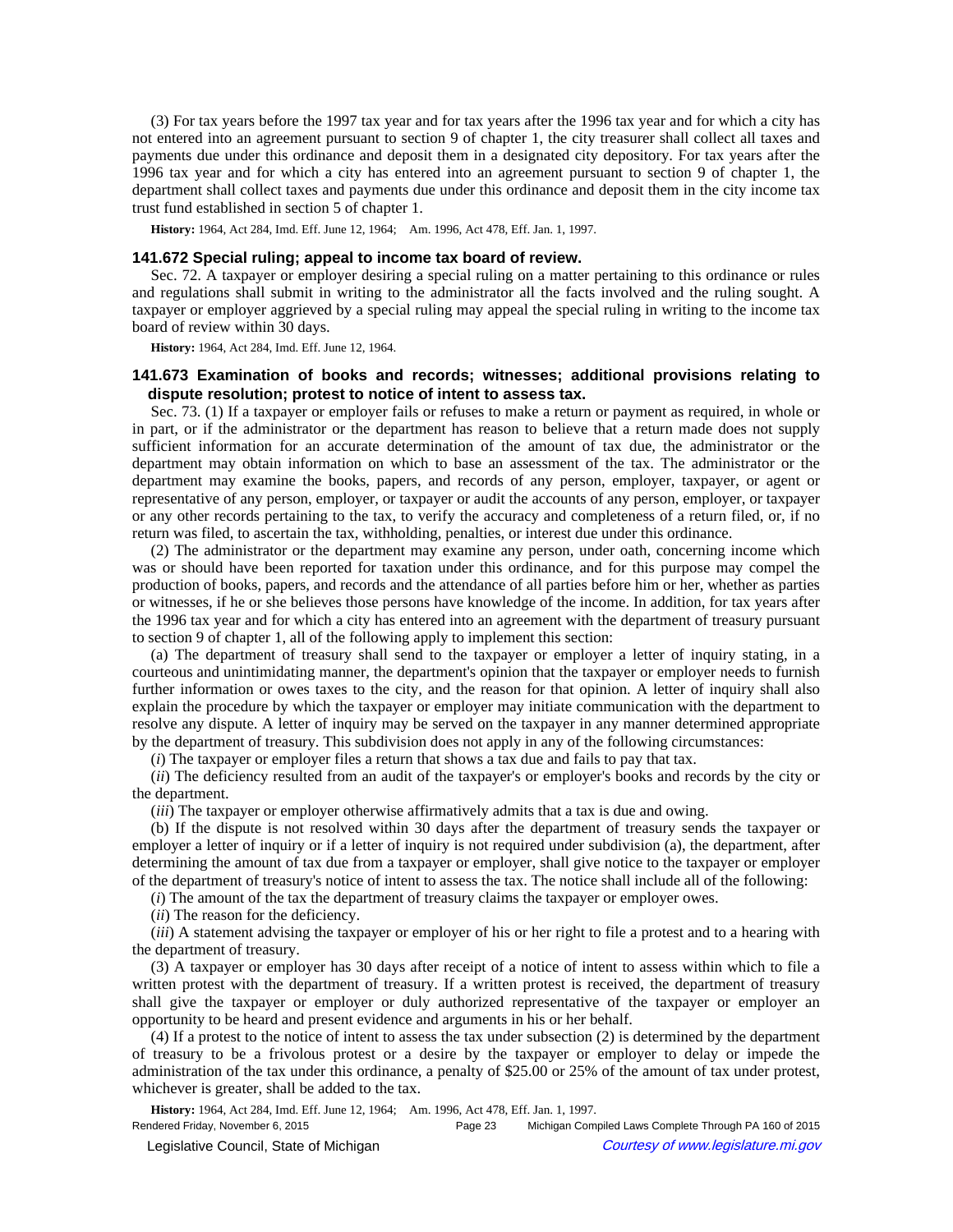### **141.674 Information confidential; divulgence, penalty, discharge from employment.**

Sec. 74. (1) Information gained by the administrator, city treasurer or any other city official, agent or employee as a result of a return, investigation, hearing or verification required or authorized by this ordinance is confidential, except for official purposes in connection with the administration of the ordinance and except in accordance with a proper judicial order.

(2) Any person who divulges this confidential information, except for official purposes, is guilty of a misdemeanor and subject to a fine not exceeding \$500.00 or imprisonment for a period not exceeding 90 days, or both, for each offense. In addition, an employee of the city who divulges this confidential information is subject to discharge for misconduct.

**History:** 1964, Act 284, Imd. Eff. June 12, 1964.

### **141.681 Repealed. 1996, Act 478, Eff. Jan. 1, 1996.**

**Compiler's note:** The repealed section pertained to examination and investigation.

# **141.682 Payment of tax; interest; "adjusted prime rate" defined; penalty for delay; waiver of penalty for reasonable cause.**

Sec. 82. (1) All taxes imposed in a taxable year before the 1992 taxable year on a taxpayer and money withheld by an employer under this ordinance and remaining unpaid after the taxes or money withheld are due bear interest from the due date at the rate of 1/2 of 1% per month until paid. For the 1992 taxable year and each subsequent taxable year before the 1997 taxable year, all taxes imposed on a taxpayer and money withheld by an employer under this ordinance and remaining unpaid after the taxes or money withheld are due bear interest from the due date at the current monthly rate of 1 percentage point above the adjusted prime rate per annum per month until the tax or money is paid. For taxable years after the 1996 taxable year, if the amount of a tax paid is less than the amount that should have been paid or an excessive claim for credit has been made, the deficiency and interest on the deficiency at the current monthly interest rate of 1 percentage point above the adjusted prime rate per annum from the time the tax was due, and until paid, are due and payable after a final assessment as provided in section 85. A deficiency in an estimated payment required by this ordinance shall be treated in the same manner as a tax due and is subject to the same current monthly interest rate of 1 percentage point above the adjusted prime rate per annum from the time the payment was due, until paid. The term "adjusted prime rate" means the average predominant prime rate quoted by not less than 3 commercial banks to large businesses, as determined by the department of treasury. For tax years before the 1997 tax year, the adjusted prime rate is to be based on the average prime rate charged by not less than 3 commercial banks during the 12-month period ending on September 30. One percentage point shall be added to the adjusted prime rate, and the resulting sum shall be divided by 12 to establish the current monthly interest rate. The resulting current monthly interest rate based on the 12-month period ending September 30 becomes effective on January 1 of the following year. For tax years after the 1996 tax year, "adjusted prime rate" means that term as defined in and determined under section 23(2) of Act No. 122 of the Public Acts of 1941, being section 205.23 of the Michigan Compiled Laws.

(2) A person who fails to file a return, pay the tax, or remit withholding, when due, is liable, in addition to the interest, to a penalty of 1% of the amount of the unpaid tax for each month or fraction of a month, not to exceed a total penalty of 25% of the unpaid tax. If a return is filed or remittance is paid after the time specified and it is shown to the satisfaction of the city or the department that the failure was due to reasonable cause and not to willful neglect, the penalty shall be waived by the administrator or the department. If the total interest or interest and penalty to be assessed is less than \$2.00, the administrator or the department shall instead assess \$2.00.

(3) Except as provided in subsection (4), if any part of the deficiency or an excessive claim for credit is due to negligence, but without intent to defraud, a penalty of \$10.00 or 10% of the total amount of the deficiency in the tax, whichever is greater, plus interest as provided in subsection (1), shall be added. The penalty becomes due and payable after a final assessment is issued as provided in section 85. If a taxpayer subject to a penalty under this subsection demonstrates to the satisfaction of the administrator or the department that the deficiency or excess claim for credit was due to reasonable cause, the administrator or the department shall waive the penalty.

(4) If any part of the deficiency or an excessive claim for credit is due to intentional disregard of this ordinance, but without intent to defraud, a penalty of \$25.00 or 25% of the total amount of the deficiency in the tax, whichever is greater, plus interest as provided in subsection (1), shall be added. The penalty becomes due and payable after a final assessment is issued as provided in section 85. If a penalty is imposed under this subsection and the taxpayer subject to the penalty successfully disputes the penalty, the administrator or the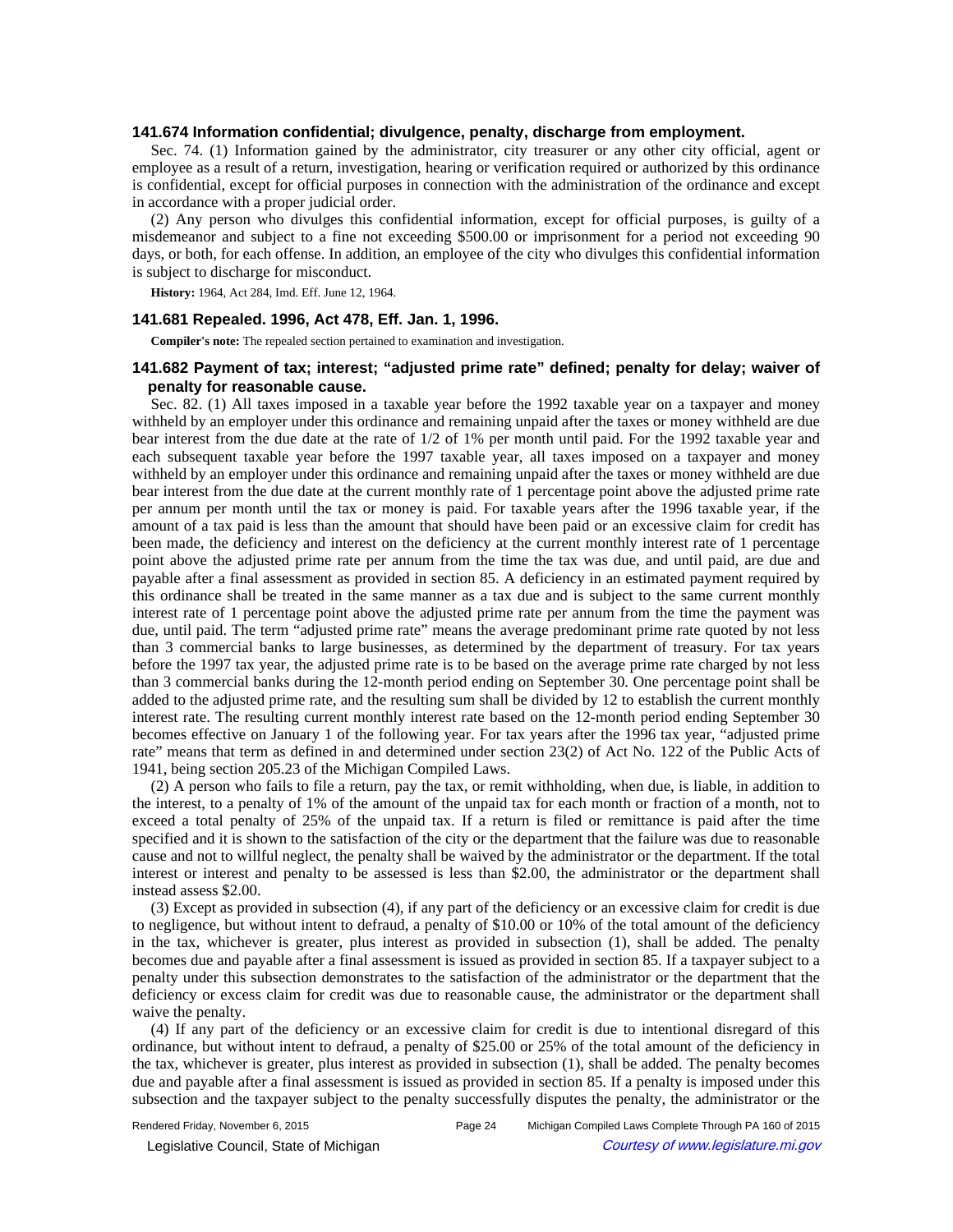department shall not impose a penalty prescribed by subsection (3) to the tax otherwise due.

(5) If any part of the deficiency or an excessive claim for credit is due to fraudulent intent to evade the tax imposed under this ordinance, or to obtain a refund for a fraudulent claim, a penalty of 100% of the deficiency, plus interest as provided in subsection (1), shall be added. The penalty becomes due and payable after a final assessment is issued as provided in section 85 .

History: 1964, Act 284, Imd. Eff. June 12, 1964;—Am. 1991, Act 198, Eff. Mar. 30, 1992;—Am. 1996, Act 478, Eff. Jan. 1, 1997.

## **141.683 Additional tax assessment; when interest and penalty not imposed.**

Sec. 83. (1) Interest or a penalty shall not be imposed on an additional tax assessment if, within 90 days from final determination of a federal tax liability which also affects the computation of the taxpayer's city income tax liability, the taxpayer prepares and files an amended city income tax return showing income subject to the city tax based upon the final determination of federal income tax liability, and pays the additional tax shown due thereon or makes claim for refund of an overpayment. Interest shall not be allowed on a refund of the city income tax resulting from a final determination of federal tax liability.

(2) Interest and a penalty shall not be imposed for underestimating the tax if the total amount of tax withheld and paid by declaration, equals at least 70% or more of the tax shown due on the final return or 70% or more of the tax shown on the taxpayer's return for the preceding taxable year.

(3) An employee shall not be penalized because of the failure of his employer to report or pay tax withheld from the employee when the employer has in fact withheld the proper amount of tax.

**History:** 1964, Act 284, Imd. Eff. June 12, 1964.

#### **141.684 Due and unpaid assessment; determination; procedure.**

Sec. 84. (1) For tax years before the 1997 tax year and for tax years after the 1996 tax year and for which a city has not entered into an agreement pursuant to section 9 of chapter 1, if the administrator determines that a taxpayer or an employer subject to the provisions of this ordinance has failed to pay the full amount of the tax due or tax withheld, he or she shall issue a proposed assessment showing the amount due and unpaid, together with interest and penalties that may have accrued thereon. The proposed assessment shall be served upon the taxpayer or employer in person or by registered or certified mail to the last known address of the taxpayer or employer. Proof of mailing the proposed assessment is prima facie evidence of a receipt of the proposed assessment by the addressee.

(2) A taxpayer or employer has 30 days after receipt of a proposed assessment within which to file a written protest with the administrator or 30 days after receipt of a notice of intent to assess from the department of treasury to file a written protest with the department of treasury, who shall then give the taxpayer or employer or his or her duly authorized representative an opportunity to be heard and present evidence and arguments in his or her behalf.

History: 1964, Act 284, Imd. Eff. June 12, 1964;-Am. 1996, Act 478, Eff. Jan. 1, 1997.

#### **141.685 Final assessment; protest.**

Sec. 85. (1) After the hearing as provided in section 84, the administrator or the department shall issue a final assessment setting forth the total amount found due in the proposed assessment or notice of intent to assess and any adjustment he or she may have made as a result of the protest. The final assessment shall be served in the same manner as a proposed assessment or notice of intent to assess. Proof of mailing of the final assessment is prima facie evidence of receipt of the final assessment by the addressee.

(2) If a protest under section 73(3) or 84(2) is not filed in respect to a proposed assessment or notice of intent to assess, a taxpayer or employer is considered to have received a final assessment 30 days after receipt of the proposed assessment.

History: 1964, Act 284, Imd. Eff. June 12, 1964;-Am. 1996, Act 478, Eff. Jan. 1, 1997.

### **141.686 Failure to pay tax; demand; recovery; prosecution.**

Sec. 86. If an employer or taxpayer files a return showing the amount of tax or withholding due the city or the department, but fails to pay the amount to the city or the department, the administrator or the department is not required to issue a proposed assessment, notice of intent to assess, or a final assessment. The administrator or the department shall issue a 10-day demand for payment and if no payment or satisfactory evidence of payment is made in the 10 days the administrator or the department may recover the tax with interest and penalties in the name of the city in any court of competent jurisdiction as other debts are recoverable, or prosecute for violation of this ordinance under section 99, or both.

History: 1964, Act 284, Imd. Eff. June 12, 1964;
-- Am. 1971, Act 169, Imd. Eff. Dec. 2, 1971;
-- Am. 1996, Act 478, Eff. Jan. 1, 1997.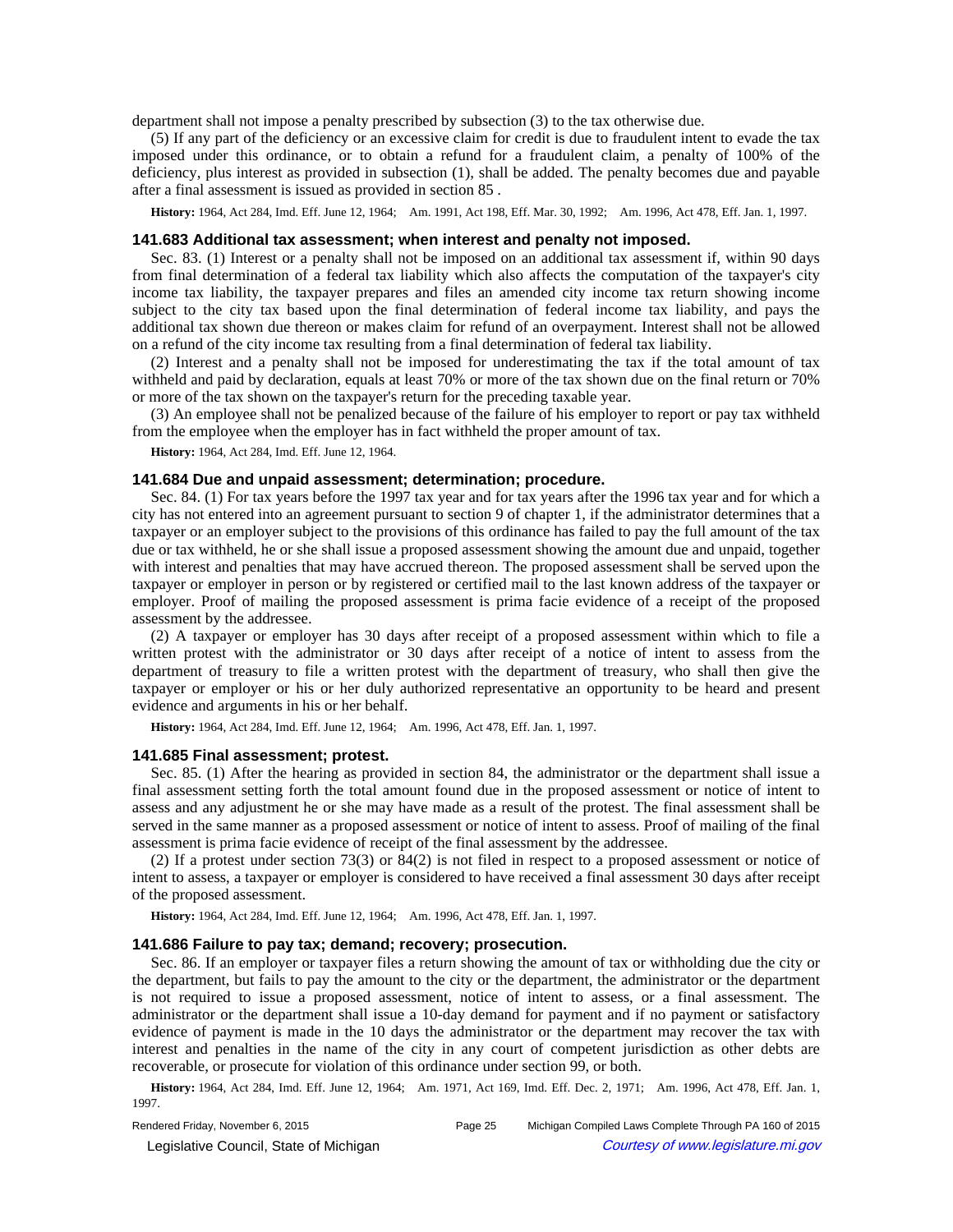### **141.687 Jeopardy assessment; procedure.**

Sec. 87. (1) If the administrator or the department believes that collection of the tax withheld from an employee's compensation as imposed under this ordinance will be jeopardized by delay, the administrator or the department, whether or not the time otherwise prescribed by the ordinance for making the return and paying the tax has expired, shall immediately assess the tax and interest and additions provided by the ordinance. The tax, interest, and additions shall become immediately due and payable, and the administrator or the department shall make an immediate notice and demand for payment, notwithstanding when the withheld tax is otherwise due and payable.

(2) If the administrator or the department finds that a person liable for the tax administered under this ordinance intends quickly to depart from the city or to remove property from this city, to conceal the person or the person's property in the city, or to do any other act tending to render wholly or partly ineffectual proceedings to collect the tax unless proceedings are brought without delay, the administrator or the department of treasury shall give notice of the findings to the person, together with a demand for an immediate return and immediate payment of the tax. A warrant or warrant-notice of levy may issue immediately upon issuance of a jeopardy assessment. When the warrant or warrant-notice is issued, the tax shall become immediately due and payable. If the person is not in default in making a return or paying a tax prescribed by this ordinance, and furnishes evidence satisfactory to the administrator or the department that the return will be filed and the tax to which the finding relates will be paid, then the tax shall not be payable before the time otherwise fixed for payment.

History: 1964, Act 284, Imd. Eff. June 12, 1964;—Am. 1996, Act 478, Eff. Jan. 1, 1997.

#### **141.688 Statute of limitations; waiver; payment of tax.**

Sec. 88. (1) Except in case of fraud, failure to file a return, failure to comply with the withholding provisions of this ordinance, or omission of substantial portions of income subject to the tax, an additional assessment shall not be made after 4 years from the date the return was due, including extensions, or from the date the return was filed, or the tax was paid, whichever is later. An omission of more than 25% of gross income is considered a substantial omission of income. Under this section a declaration of estimated tax is not considered a return.

(2) If the federal internal revenue service and a taxpayer execute a waiver of the federal statute of limitations, as to a taxable year, the expiration of the period within which an additional assessment may be made by the administrator or the department or a claim for refund filed by the taxpayer for such taxable year for city income tax purposes shall be 6 months from the date of expiration of the waiver.

History: 1964, Act 284, Imd. Eff. June 12, 1964;-Am. 1996, Act 478, Eff. Jan. 1, 1997.

### **141.689 Statute of limitations; refund.**

Sec. 89. (1) Except as otherwise provided in this ordinance, a tax erroneously paid shall not be refunded unless a claim for refund is made within 4 years from the date the payment was made or the original final return was due, including extensions, whichever is later, unless the administrator or the department and the taxpayer mutually agree to extend the time for assessment or refund. Under this section a declaration of estimated tax is not considered a return. Upon denial of a refund a taxpayer may follow the same procedure for appeal as provided in the case of a deficiency assessment.

(2) A tax deficiency as finally determined and interest or penalties thereon shall be paid within 30 days after receipt of a final assessment if no appeal is made.

History: 1964, Act 284, Imd. Eff. June 12, 1964; — Am. 1996, Act 478, Eff. Jan. 1, 1997.

# **141.691 Income tax board of review; appointment of city residents; selection of officers; adoption, filing, inspection, and copies of rules of procedure; quorum; conflict of interests; record of transactions and proceedings; availability of record and other writings to public; conducting business at public hearing; notice of hearing.**

Sec. 91. (1) The governing body of the city shall appoint an income tax board of review consisting of 3 residents of the city who are not city officials or city employees.

(2) The board shall select a chairperson, secretary, and other officers as the board considers necessary and shall adopt rules governing the procedure for hearings and other procedures. The rules shall be filed in the office of the city clerk and shall be available for inspection by an interested person. A copy of the rules shall be furnished on request to an interested person.

(3) A majority of the board members shall constitute a quorum for an action by or hearing before the board, or for any other purpose. A member of the board shall not act on a matter in which the member has a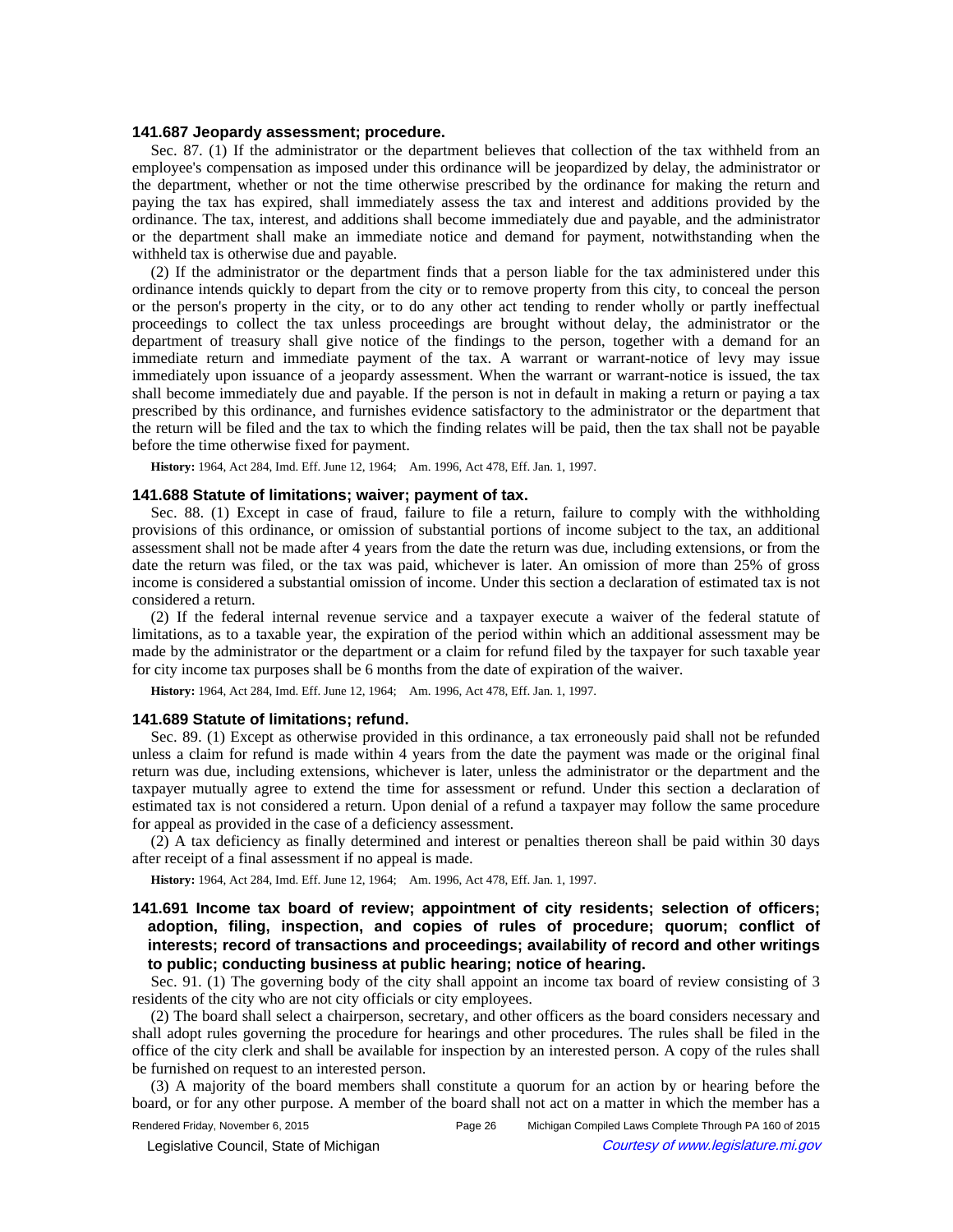financial interest other than the common public interest. A record shall be kept of the board's transactions and proceedings. The record and any other writing prepared, owned, used, in the possession of, or retained by the board of review in the performance of an official function shall be made available to the public in compliance with Act No. 442 of the Public Acts of 1976.

(4) The business which the board may perform shall be conducted at a public hearing of the commission held in compliance with Act No. 267 of the Public Acts of 1976, being sections 15.261 to 15.275 of the Michigan Compiled Laws. Public notice of the time, date, and place of the hearing shall be given in the manner required by Act No. 267 of the Public Acts of 1976.

History: 1964, Act 284, Imd. Eff. June 12, 1964;—Am. 1977, Act 175, Imd. Eff. Nov. 17, 1977.

# **141.692 Income tax board of review; notice of appeal; transcript; hearing; confidential tax data; payment of deficiency or refund.**

Sec. 92. (1) A taxpayer or employer may file a written notice of appeal with the secretary of the income tax board of review not more than 30 days after receipt by the taxpayer or employer of a final assessment, denial in whole or part of a claim for refund, decision, order, or special ruling of the administrator or the department. Upon receipt of the notice of appeal, the income tax board of review shall notify the administrator or the department, who shall forward within 15 days to the income tax board of review a certified transcript of all actions and findings taken by the administrator or the department that relate to the matter under appeal. The appellant or his or her duly authorized representative may inspect the transcript.

(2) The income tax board of review shall grant the appellant a hearing at which the appellant or his or her duly authorized representative and the administrator or the department have an opportunity to present evidence that relates to the matter under appeal. After conclusion of the hearing, the income tax board of review by a majority vote of its 3 members shall affirm, reverse, or modify the final assessment, denial, decision, or order under appeal and furnish a copy of the decision to the appellant and to the administrator or the department.

(3) The provisions of this ordinance as to the confidential character of tax data are applicable to proceedings pending before or submitted to the income tax board of review.

(4) A tax deficiency or refund and any interest or penalties on a deficiency or refund shall be paid not more than 30 days after receipt by the taxpayer or employer or by the city or the department of notice of determination by the income tax board of review if no further appeal is made.

History: 1964, Act 284, Imd. Eff. June 12, 1964;-Am. 1996, Act 478, Eff. Jan. 1, 1997.

## **141.693 Appeal to state tax commissioner or tax tribunal; procedure.**

Sec. 93. (1) A taxpayer, employer, or other person aggrieved by a rule adopted by the administrator may file a timely appeal to the state commissioner of revenue in the form and manner prescribed by the commissioner.

(2) A taxpayer or employer aggrieved by a final assessment, denial, decision, or order of the income tax board of review other than a decision under subsection (1), may appeal the assessment, denial, decision, or order to the tax tribunal not more than 35 days after the final assessment, denial, decision, or order was issued. The uncontested portion of a final assessment, order, or decision shall be paid as a prerequisite to appeal. An appeal under this subsection shall be perfected as provided under the tax tribunal act, Act No. 186 of the Public Acts of 1973, being sections 205.701 to 205.779 of the Michigan Compiled Laws, and rules promulgated under that act for the tax tribunal.

(3) Not more than 35 days after a final order of the tax tribunal, the taxpayer, employer, or other person shall pay the city the taxes, interest, and penalty found due to the city or the department, and the city or the department shall refund to the taxpayer, employer, or other person any amount found to have been overpaid by the taxpayer, employer, or other person.

History: 1964, Act 284, Imd. Eff. June 12, 1964;
-- Am. 1969, Act 42, Imd. Eff. July 17, 1969;
-- Am. 1996, Act 478, Eff. Jan. 1, 1997.

#### **141.694 Appeal to court of appeals or supreme court; procedure.**

Sec. 94. (1) If a taxpayer, employer, other person, or the city or the department is aggrieved by a decision of the tax tribunal, the aggrieved party may take an appeal by right from a decision of the tax tribunal to the court of appeals. The appeal shall be taken on the record made before the tax tribunal. The taxpayer, employer, other person, city, or department may take further appeal to the supreme court in accordance with the court rules provided for appeals to the supreme court.

(2) An assessment is final, conclusive, and not subject to further challenge after 90 days after the issuance of the final assessment, decision, or order of the administrator or the department, and a person is not entitled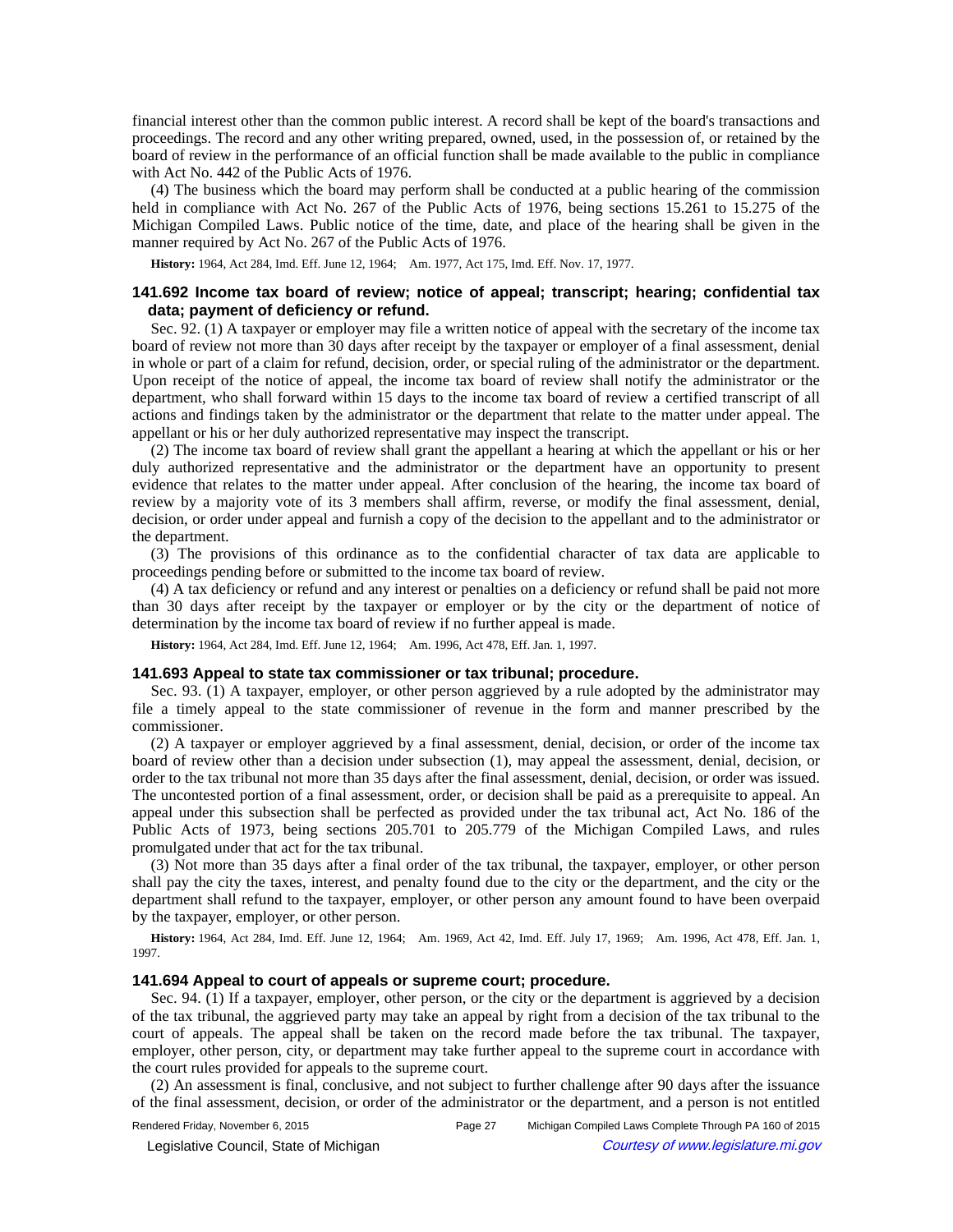to a refund of any tax, interest, or penalty paid pursuant to an assessment unless the aggrieved person has appealed the assessment in the manner provided by this ordinance.

History: 1964, Act 284, Imd. Eff. June 12, 1964;-Am. 1996, Act 478, Eff. Jan. 1, 1997.

#### **141.695 Payment to taxpayer from city general fund or city income tax trust fund.**

Sec. 95. For tax years before the 1997 tax year and for tax years after the 1996 tax year and for which a city has not entered into an agreement pursuant to section 9 of chapter 1, if a taxpayer is found by a decision on an appeal entitled to recover any sum paid and further appeal has not been taken within the time permitted, the sum shall be paid from the general fund of the city. For tax years after the 1996 tax year and for which a city has entered into an agreement pursuant to section 9 of chapter 1, if a taxpayer is found by a decision on an appeal to be entitled to recover any sum paid and further appeal has not been taken within the time permitted, the sum shall be paid from the the city income tax trust fund established in section 5 of chapter 1.

History: 1964, Act 284, Imd. Eff. June 12, 1964;—Am. 1996, Act 478, Eff. Jan. 1, 1997.

**Compiler's note:** At the end of the second sentence of this section, the phrase "paid from the the city income tax" evidently should read "paid from the city income tax."

### **141.699 Violations; misdemeanor; penalties.**

Sec. 99. Each of the following violations of this ordinance is a misdemeanor and is punishable, in addition to the interest and penalties provided under the ordinance, by a fine not exceeding \$500.00, or imprisonment for a period not exceeding 90 days, or both:

(a) Wilful failure, neglect or refusal to file a return required by the ordinance.

(b) Wilful failure, neglect or refusal to pay the tax, penalty or interest imposed by the ordinance.

(c) Wilful failure of an employer or person to withhold or pay to the city a tax as required by the ordinance.

(d) Refusal to permit the city or an agent or employee appointed by the administrator in writing to examine the books, records and papers of a person subject to the ordinance.

(e) Knowingly filing an incomplete, false, or fraudulent return.

(f) Attempting to do or doing anything whatever in order to avoid full disclosure of the amount of income or to avoid the payment of any or all of the tax.

History: 1964, Act 284, Imd. Eff. June 12, 1964;-Am. 1978, Act 93, Imd. Eff. Apr. 4, 1978.

## CHAPTER 3

## ALTERNATIVE PROVISIONS

### **141.701 Alternative provisions; adoption.**

Sec. 1. The governing body of a city may adopt sections 60, 61 and 87 of this chapter in lieu of sections 60, 61 and 87 of chapter 2.

**History:** Add. 1969, Act 42, Imd. Eff. July 17, 1969.

### **141.760 Tax withheld; return; payment; electronic funds transfer.**

Sec. 60. (1) Except as provided in subsection (2), an employer shall file a return, furnished by or obtainable on request from the city, and pay to the city the full amount of the tax withheld on or before the last day of the month following the close of each calendar quarter, except that if during any calendar month other than the last month of a calendar quarter the amount withheld exceeds \$100.00, the employer shall deposit the amount withheld with the city treasurer before the end of the next calendar month.

(2) For tax years after the 1996 tax year and for which a city has entered into an agreement pursuant to section 9 of chapter 1, an employer shall file a return and pay the tax withheld for each calendar month on or before the fifteenth day of the month to the department following the close of each calendar month by means of an electronic funds transfer method approved by the state commissioner of revenue.

History: Add. 1969, Act 42, Imd. Eff. July 17, 1969;- Am. 1996, Act 478, Eff. Jan. 1, 1997.

## **141.761 Tax withheld; reconciliation of quarterly returns; deficiencies; refunds; information returns; cessation of business.**

Sec. 61. (1) An employer shall file with the city or the department a reconciliation of quarterly returns on or before the last day of February following each calendar year in which the employer has withheld from an employee's compensation. A deficiency is due when the reconciliation is filed. If the employer made monthly or quarterly or both, payments in excess of the amount withheld from an employee's compensation, the city or the department upon proper verification shall refund the excess to the employer.

(2) In addition to the reconciliation the employer shall file with the city or the department an information